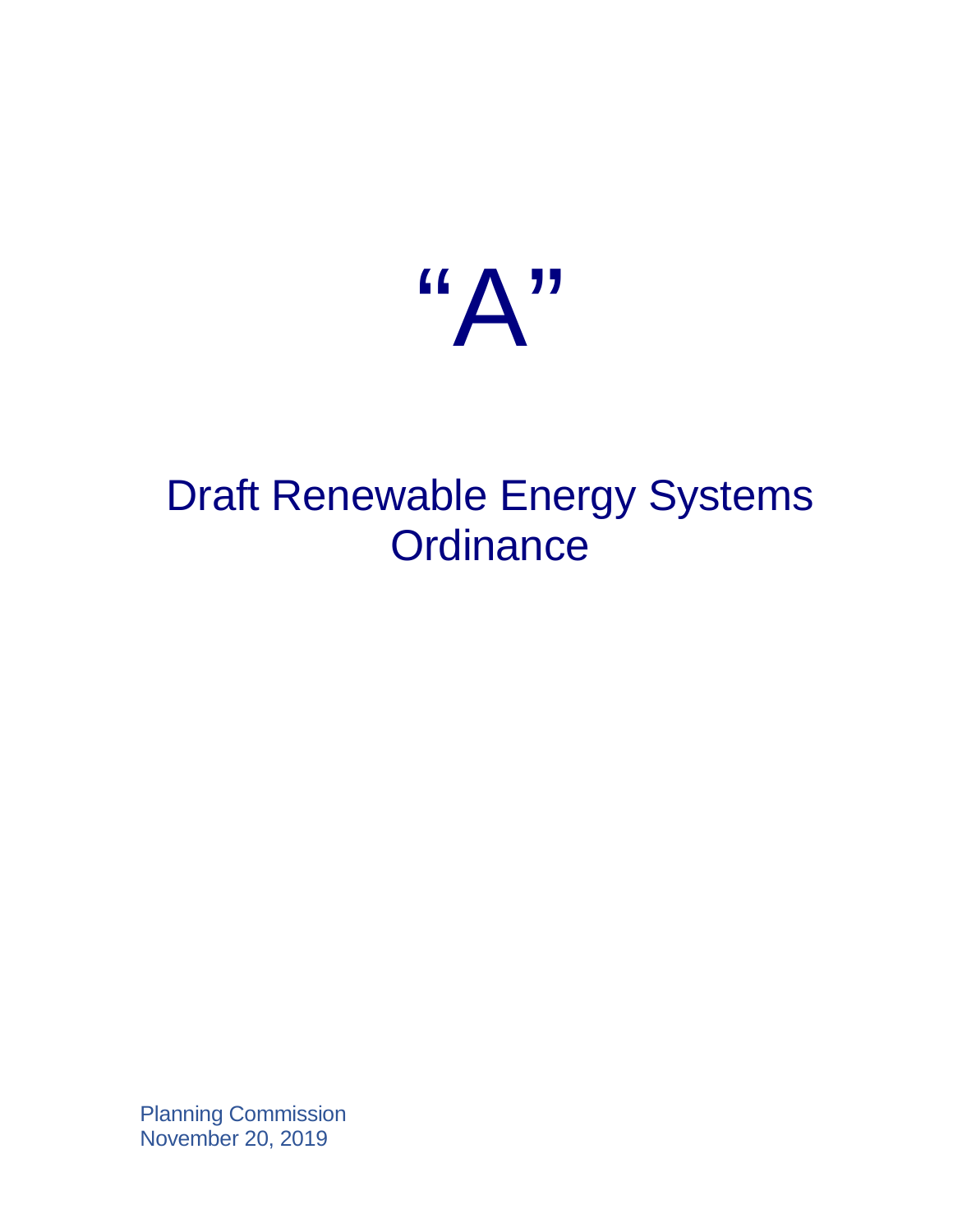### **ORDINANCE NO.**

## **AN ORDINANCE OF THE NAPA COUNTY BOARD OF SUPERVISORS, STATE OF CALIFORNIA, REPEALING CHAPTER 18.117 (SMALL WIND ENERGY SYSTEMS) IN ITS ENTIRETY AND REPLACING IT WITH A NEW CHAPTER 18.117 (RENEWABLE ENERGY SYSTEMS); AMENDING SECTIONS 18.24.030 (AV AIRPORT DISTRICT), 18.28.030 (CL COMMERCIAL LIMITED DISTRICT), 18.32.030 (CN COMMERCIAL NEIGHBORHOOD DISTRICT), 18.34.030 (MC MARINE COMMERCIAL DISTRICT), 18.36.030 (I INDUSTRIAL DISTRICT), 18.40.020 (IP INDUSTRIAL PARK DISTRICT, 18.44.020 (GI GENERAL INDUSTRIAL DISTRICT), AND 18.50.030 (PL PUBLIC LANDS DISTRICT) TO ALLOW COMMERCIAL RENEWABLE ENERGY FACILITIES UPON GRANT OF A USE PERMIT; AND AMENDING SECTION 18.120.010 (EXCEPTIONS TO USE LIMITATIONS) OF TITLE 18 OF THE NAPA COUNTY CODE**

**WHEREAS,** over the last decade, Napa County has taken several steps to begin addressing

climate change and achieving reductions in Greenhouse Gas Emissions (GHGs) emissions, in the

County's operations as well as broader community; and

**WHEREAS,** in 2014, Napa County joined with Marin Clean Energy (MCE), a California joint

powers authority, to provide "Light Green" (60% renewable) and "Deep Green" (100% renewable)

energy alternatives to County residents; and

**WHEREAS,** MCE offers "Power Purchase Agreements" to private developers of renewable

energy to further bolster its supply of clean energy; and

**WHEREAS,** Napa County desires to recognize the efficient, quiet, safe, and cost-effective

nature of the private development of certain renewable energy sources; and

**WHEREAS,** authorizing the development of such renewable energy supplies advances the County's goals to reduce emissions of local GHGs that contribute to climate change, and promote the economic and environmental health of Napa County by conserving energy, increasing the efficiency of energy use, and producing renewable energy locally (General Plan Conservation (CON) Goals CON-15 & 16 and related Policies CON-68 and 70); and

**WHEREAS**, Napa County has been working to develop a Climate Action Plan (CAP) for several years. The proposed CAP will provide a comprehensive roadmap to address the challenges of climate change including reducing GHG emissions from local sources and helping the community to

Cc/d/Ord/Solar 2019/REO PC Draft 11-20 1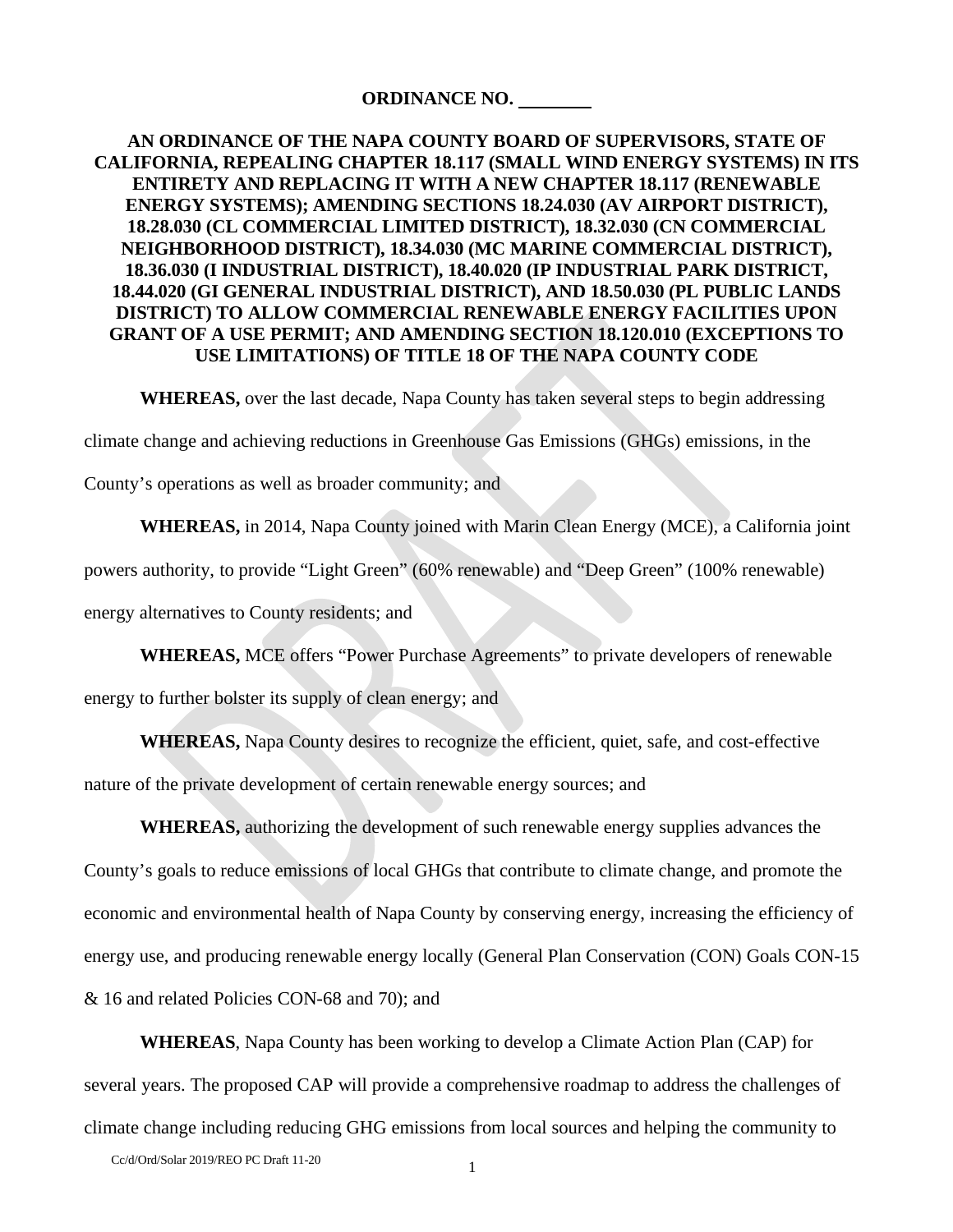adapt to climate change; and

**WHEREAS**, this ordinance accomplishes County's draft CAP Primary Measure BE-5: "Expand current renewable energy and green energy incentives and update local ordinances" and Supporting Measure BE-11: "Encourage solar panel installation on warehouse roof space" by clarifying the approval processes for accessory and commercial renewable energy projects; and

**WHEREAS,** the Napa County General Plan also states that agriculture and related activities are the primary land uses in Napa County, that the County will reserve agricultural lands for agricultural uses, and that no new non-agricultural uses or development of a parcel located in an agricultural area shall be permitted unless it is needed for the agricultural use of the parcel (General Plan Policies AG/LU-1, 4, and 12); and

**WHEREAS,** Strategic Action 9.C of the Napa County Strategic Plan 2019-2022 calls for updating County regulations in a sustainable manner to address various current issues and topics, including regulations specifically addressing solar facilities; and

**WHEREAS,** because current County zoning ordinances authorize public utility uses including "electric generating plants" in any zoning district upon grant of a use permit, and because much of the land within the County is designated primarily for agricultural uses, conflicts may arise should commercial-scale renewable energy facilities be proposed on agricultural lands and therefore these regulations are necessary to identify where such facilities are deemed suitable based on location, size, and potential impacts to agricultural lands; and

**WHEREAS,** these regulations establish development standards, procedures, and environmental resource protection measures for the construction and use of commercial renewable energy systems that minimize adverse impacts to the environment, residential areas, and productive agricultural lands; and

**WHEREAS,** in addition to regulations for commercial renewable energy development, this ordinance recognizes the benefits of accessory, on-site renewable energy systems and provides reasonable ministerial development standards for such systems; and

Cc/d/Ord/Solar 2019/REO PC Draft 11-20 2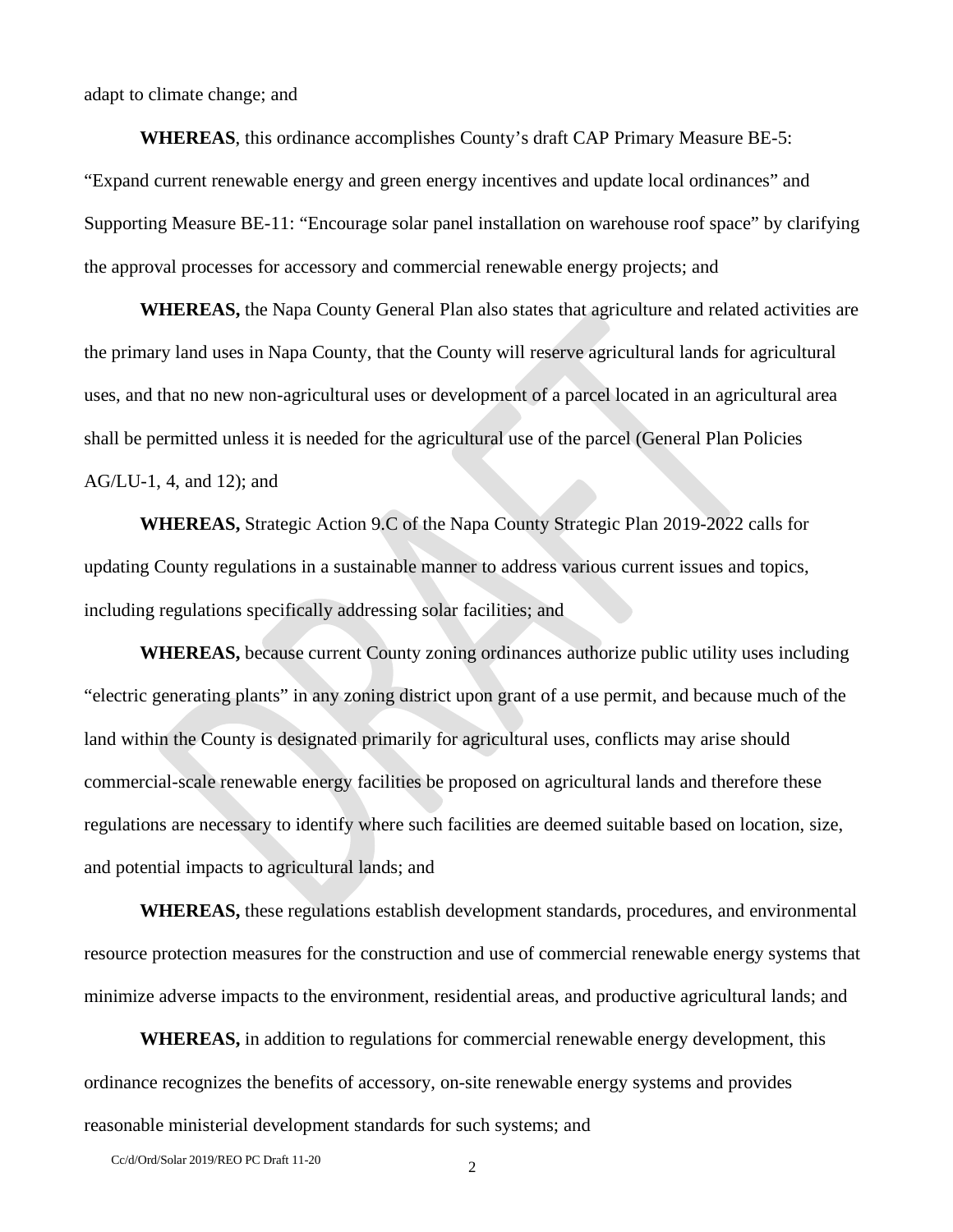**WHEREAS,** all future commercial renewable energy systems will be reviewed for environmental effects and merits on a case-by-case basis in accordance with the standards hereby established and subject to the provisions of the California Environmental Quality Act (CEQA); and

**WHEREAS,** the purpose and intent of these regulations is to protect the public health, safety, and community welfare and otherwise protect the scenic beauty and environment of Napa County; and

**WHEREAS,** on November 20, 2019 and December 4, 2019, after considering all public and staff comment regarding this ordinance, the Planning Commission recommended that the Board of Supervisors adopt this ordinance; and

WHEREAS, on December . 2019, notice of a public hearing on this ordinance including the recommendations of the Planning Commission was provided in accordance with the noticing requirements of County Code Chapter 18.136.040; and

WHEREAS, on December \_\_\_\_\_\_, 2019, the Planning, Building and Environmental Services Department notified stakeholders, members of the public, industry groups and persons who had requested special notice of the hearing on this ordinance scheduled before the Board on December \_\_\_\_\_\_\_, 2019; and

**WHEREAS,** prior to the consideration and adoption of this ordinance, the County complied with the noticing requirements of County Code Section 18.136.040; and

**WHEREAS,** Chapter 18.117 (Small Wind Energy Systems) expired by its own terms on January 1, 2017 but remained codified in the County Code; and

**WHEREAS,** Section 1 of this Renewable Energy Ordinance shall replace in its entirety the now-expired Chapter 18.117 (Small Wind Energy Systems).

The Napa County Board of Supervisors, State of California, ordains as follows:

**SECTION 1.** Chapter 18.117 (Small Wind Energy Systems) of the Napa County Code is repealed in its entirety and replaced in full to read as follows:

#### **Chapter 18.117 – RENEWABLE ENERGY SYSTEMS**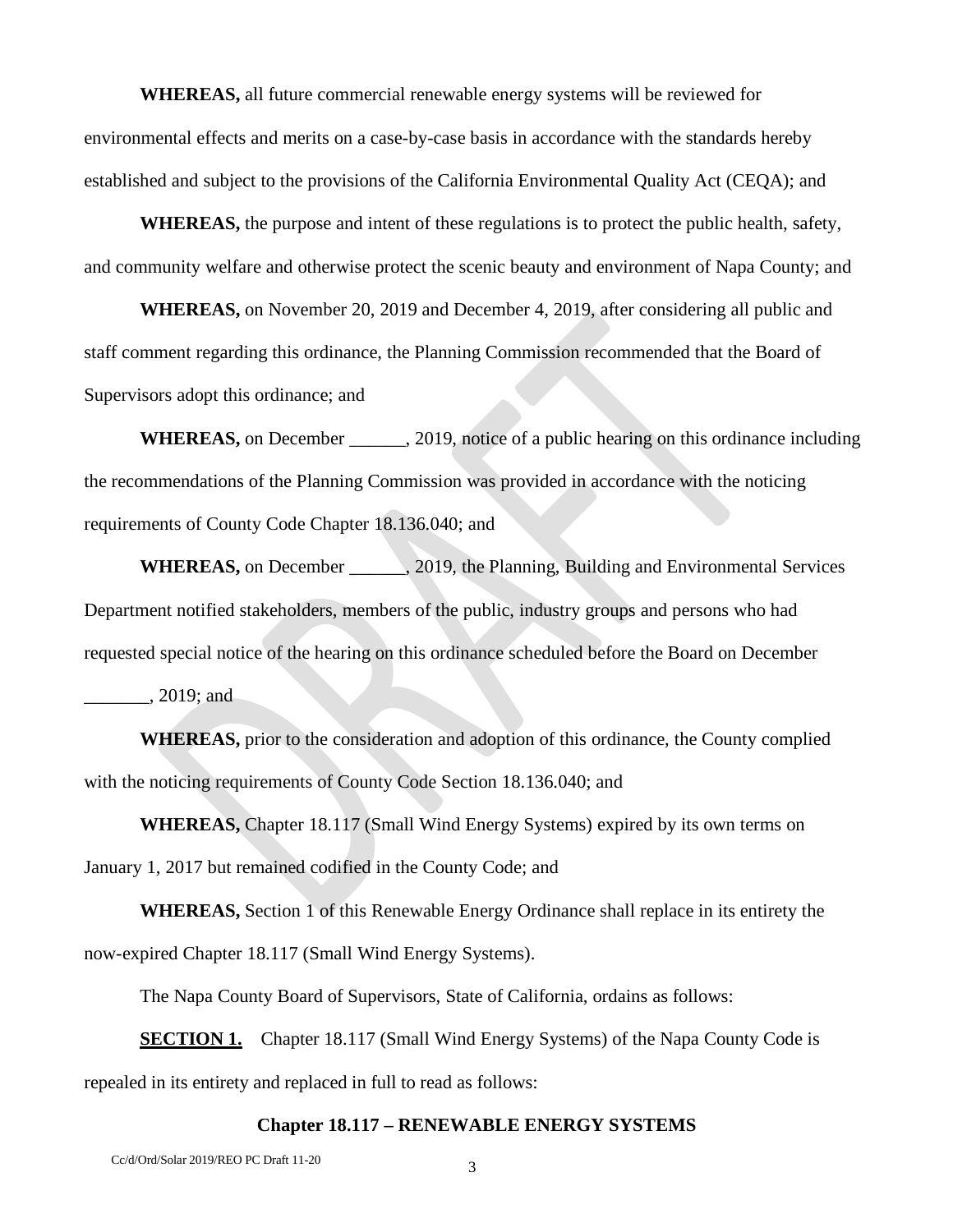#### **Sections:**

| 18.117.010 | Purpose                                                                 |
|------------|-------------------------------------------------------------------------|
| 18.117.020 | <b>Definitions</b>                                                      |
| 18.117.030 | Accessory renewable energy systems development standards                |
| 18.117.040 | Commercial renewable energy production facilities development standards |

## **18.117.010 - Purpose.**

A. The purpose and intent of these regulations is to provide a uniform and comprehensive set of standards for the entitlement and operation of renewable energy systems. The regulations contained herein are designed to promote the development of both accessory and commercial renewable energy systems, advance goals to reduce greenhouse gas emissions, and promote the economic and environmental health of Napa County. These regulations are intended to conserve energy, increase the efficiency of energy use, and produce renewable energy locally, while protecting public health, safety, and community welfare, including by assuring that systems are sited, designed and operated to avoid significant impacts on environmental resources and preserve the visual quality of the natural and built environment.

B. Pursuant to the requirements of Government Code section 65850.5, the provisions of section 18.117.030 establish the standards for administrative approval of accessory renewable energy systems. The permitting of accessory renewable energy systems which comply with these standards are ministerial acts and not subject to CEQA; except that the permitting of such systems are discretionary and subject to CEQA when the system requires an exception to the Conservation Regulations (Chapter 18.108) in the form of a use permit.

## **18.117.020 - Definitions.**

"Accessory renewable energy system" means an on-site renewable energy system where the energy generated offsets energy demands on the property, or on contiguous properties under common ownership, and provides no more than one hundred twenty-five percent (125%) of the estimated energy demand for all legally established uses. An accessory renewable energy system shall be limited to solar energy systems as defined by Civil Code section 801.5, including ground-mounted systems, roof-mounted systems, floating systems, and systems affixed to shade structures located over required parking areas. Accessory renewable energy systems do not include small residential rooftop solar energy systems subject to Chapter 15.14, Article III – Small Rooftop Solar Energy Systems. Accessory renewable energy systems shall not include energy production for a feed-in tariff or Community Choice Aggregation Program whether in full or in part.

"Bioenergy" means power or fuels produced from any biomass material derived from plants, animals and organic waste streams.

"Commercial renewable energy production facility" means an energy generation facility using renewable fuel sources where the energy generated is used to supply off-site energy needs for a feed-in tariff or Community Choice Aggregation Program, including but not limited to: (1) commercial bioenergy production facilities utilizing bioenergy, including but not limited to ethanol, biodiesel and biogas, and related power generation and cogeneration facilities; and (2) commercial solar energy production facilities utilizing solar photovoltaic cells, panels or arrays designed to collect and convert solar power into energy for onsite use. Commercial renewable energy production facilities do not qualify as a public utility, public use or quasi-public use pursuant to Napa County Code sections 18.120.010(A)(11) and 18.120.010(B)(8).

"Community Choice Aggregator (CCA)" or "Community Choice Aggregation Program" shall have the same definition as California Public Utilities Code Section 331.1, as amended from time to time.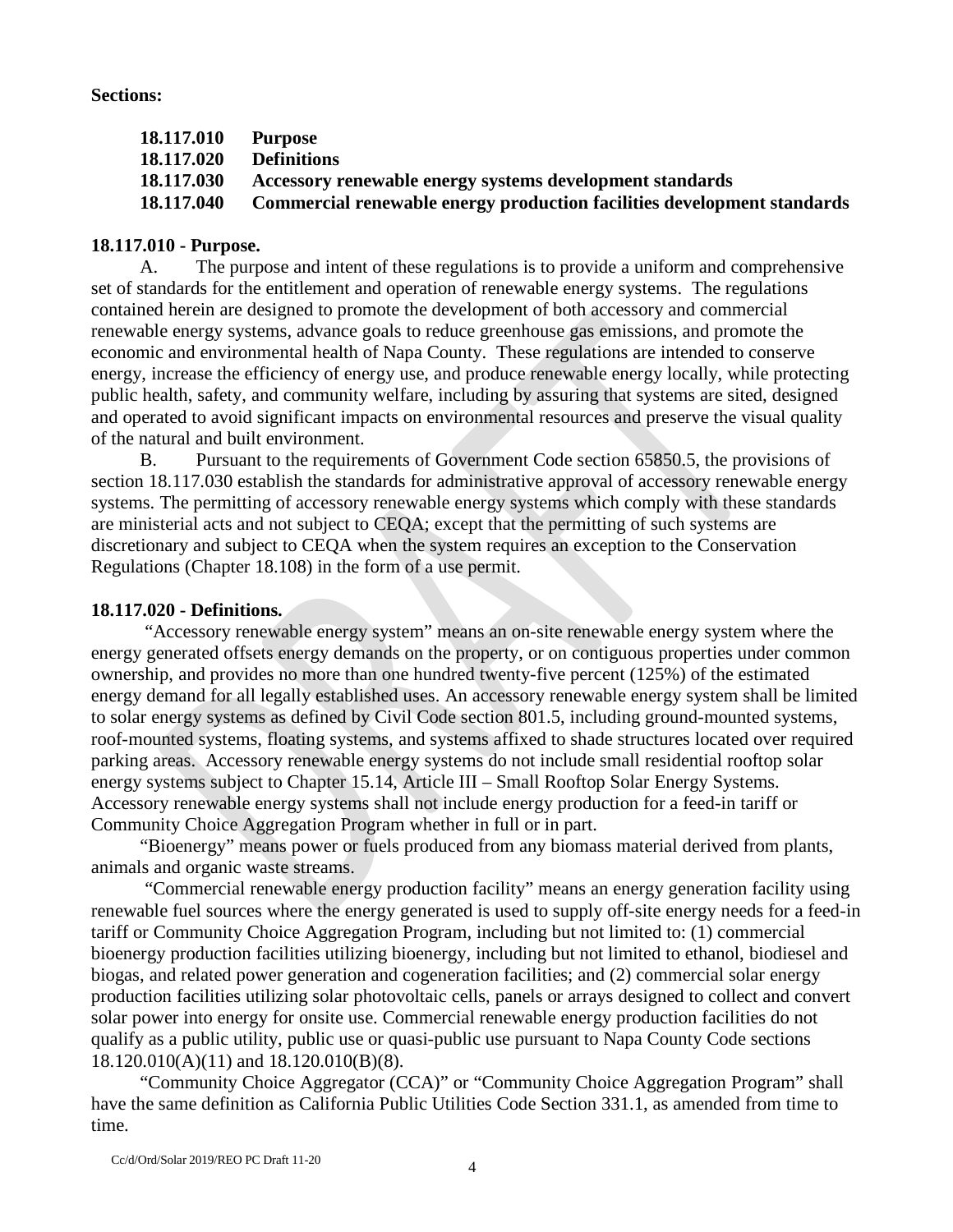"Photovoltaic (PV)" means a technology that uses a semiconductor to convert sunlight directly into electricity.

## **18.117.030 – Accessory renewable energy systems development standards.**

The following siting criteria and development standards shall apply to accessory renewable energy systems:

A. Accessory renewable energy systems general development standards.

1. Accessory renewable energy systems shall comply with all setbacks of the applicable zoning district.

2. Land clearing activities for accessory renewable energy systems shall comply with and be subject to Chapter 18.108 (Conservation Regulations).

3. The system shall comply with the latest edition of the Caltrans Highway Design Manual sight distance requirements for safe access to or from the property or other properties in the vicinity.

4. The system shall not be located over a septic system or leachfield area or established reserve area.

5. The system shall not be located in a floodway as defined in Chapter 16.04 and complies with floodplain management requirements pursuant to Chapter 16.04.

6. The system shall not exceed noise standards pursuant to Chapter 8.16.

7. Ground-mounted systems shall not exceed fifteen feet (15') in height.

8. Ground-mounted systems shall not cover greater than 10% of the parcel or two (2) acres, whichever is less.

9. The system shall not be located within Napa County Airport Land Use Compatibility Zones A or B.

10. Concentrated reflections or glare shall not be directed at occupied structures, recreation areas, roads, highways or airport flight landing or takeoff areas.

# **18.117.040 – Commercial renewable energy production facilities development standards.**

The following siting criteria and development standards shall apply to all commercial renewable energy production facilities:

A. Commercial renewable energy production facilities general development standards.

1. Commercial renewable energy production facilities are permissible upon grant of a use permit on undeveloped properties and/or in conjunction with existing developed land uses, including over parking areas.

2. Facilities shall comply with required yard setbacks and lot coverage limitations of the applicable zoning district and sited to minimize view impacts from public roads and adjacent residential areas. Any lighting shall be fully shielded, downward casting, and not wash out onto structures, other properties, or the night sky. The permittee shall maintain the facility, including all required landscaping, in compliance with the approved use permit.

3. Commercial renewable energy production facilities shall not be located within Napa County Airport Land Use Compatibility Zones A and B, and shall be sited and operated to avoid hazards to air navigation and comply with all applicable Federal Aviation Administration requirements, including Subpart B (commencing with Section 77.11) of Part 77 of Title 14 of the Code of Federal Regulations regarding installations close to airports, and the State Aeronautics Act (Part 1 (commencing with Section 21001) of Division 9 of the Public Utilities Code). Sites located within an Airport Influence Area (as defined in the Napa County Airport Land Use Compatibility Plan) shall provide an analysis documenting compliance with noise, safety, airspace protection, and land use compatibility with airport operations. The owner or permittee of a facility approved within an Airport Influence Area shall record an avigation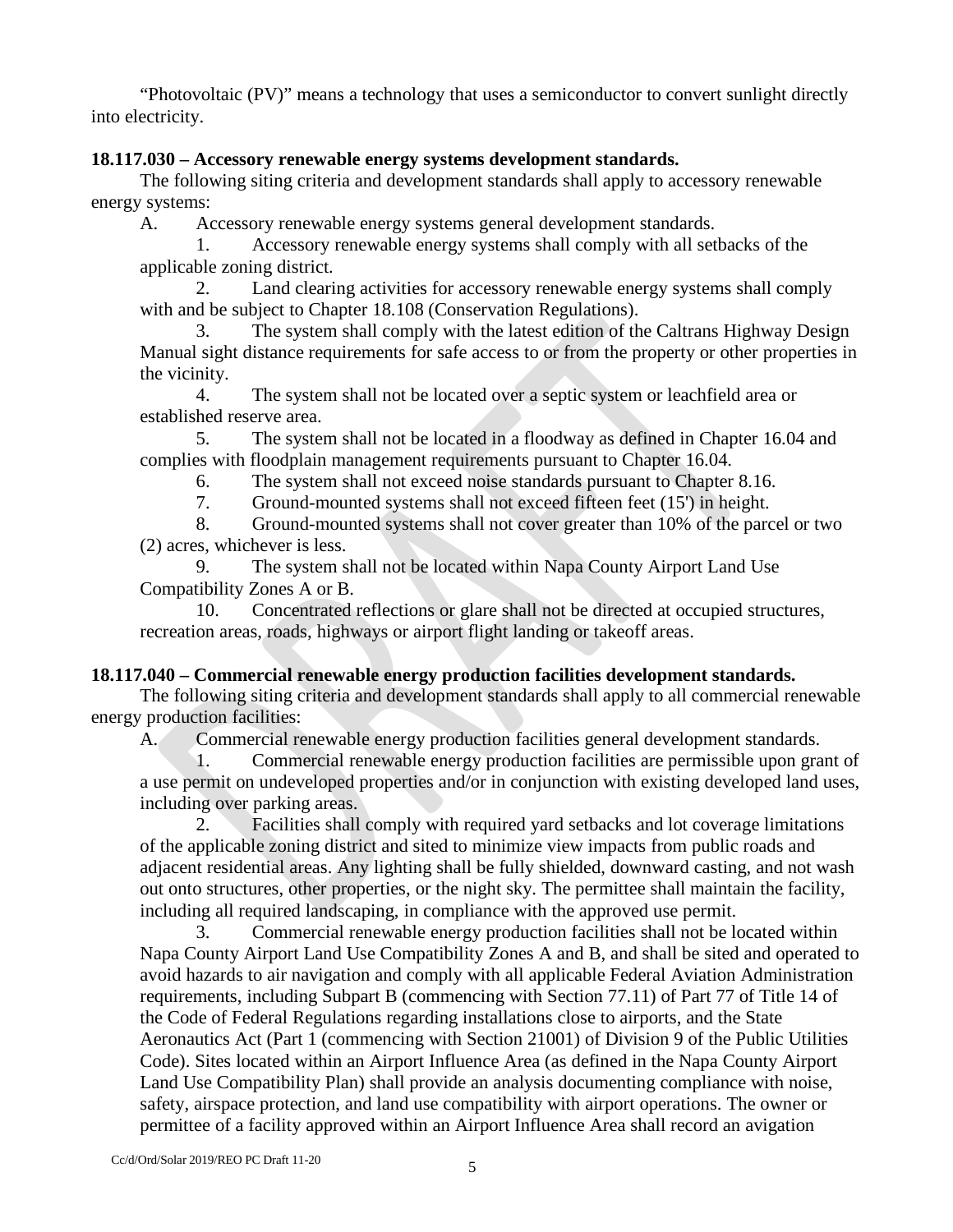easement pursuant to Section 15.08.040.A.4 of this code.

4. Commercial renewable energy production facilities shall be sited to avoid or minimize impacts to sensitive biotic habitats including woodlands, wetlands, streams, and habitat connectivity corridors pursuant to the requirements of Chapter 18.108. Projects located within or adjacent to these areas will require all necessary environmental studies at the time of use permit application to demonstrate that the facility avoids sensitive species to the maximum extent feasible and provides adequate mitigation of potential impacts.

5. Commercial renewable energy production facilities shall be sited to avoid or minimize impacts to significant cultural and historic resources, and may require a cultural resources survey at the time of use permit application as determined by the Department.

6. For commercial renewable energy production facilities interconnected to transmission lines greater than 6kV, the location of new transmission lines, poles, and utility sub-stations shall be identified on the site plans. If high voltage (100kV) or private transmission lines are proposed, they shall be considered as part of the use permit process including potential for undergrounding, that the proposed interconnection to transmission lines is acceptable to the utility, and documentation is provided that any new utility-owned transmission lines comply with the requirements of the California Public Utilities Commission.

7. Commercial renewable energy production facilities shall be sited to maintain natural grades and use existing legally established roads for access to the extent feasible, and comply with the requirements of Chapter 18.108. Construction of new roads shall be avoided to the extent feasible. Areas used for temporary access roads, construction staging areas, or field office sites during construction shall be restored and revegetated to preconstruction conditions. The permittee shall maintain an all-weather access road for maintenance and emergency vehicles.

8. Commercial renewable energy production facilities shall comply with the stormwater management standards of Chapter 16.28, including but not limited to, implementation of best management practices to minimize dust and wind erosion during site preparation, grading, construction, and post construction operation.

9. Commercial renewable energy production facilities shall comply with all requirements of the County Fire Marshal including, but not limited to, emergency vehicle access and turn-around at the facility site(s), addressing, vegetation management, and firebreak zones and maintenance around all structures.

10. Commercial renewable energy production facilities shall be designed and operated in compliance with the noise standards of Chapter 8.16. Projects with the potential to generate noise shall submit a noise analysis at the time of use permit application to demonstrate that the facility will comply with noise standards.

11. The project site for a commercial renewable energy production facility shall be fenced to prevent unauthorized access, including provision of signage addressing site security. Wildlife compatible fencing shall be utilized when warranted based on analysis of biotic resources.

12. The project complies with the latest edition of the Caltrans Highway Design Manual sight distance requirements for safe access to or from the property or other properties in the vicinity.

13. Facilities shall be located so as not to conflict with a septic system or leachfield area or established reserve area.

14. Facilities shall not be located within a floodway, as defined in Chapter 16.04, and shall comply with floodplain management requirements pursuant Chapter 16.04.

15. A decommissioning plan shall be required as part of any use permit application and shall include the following: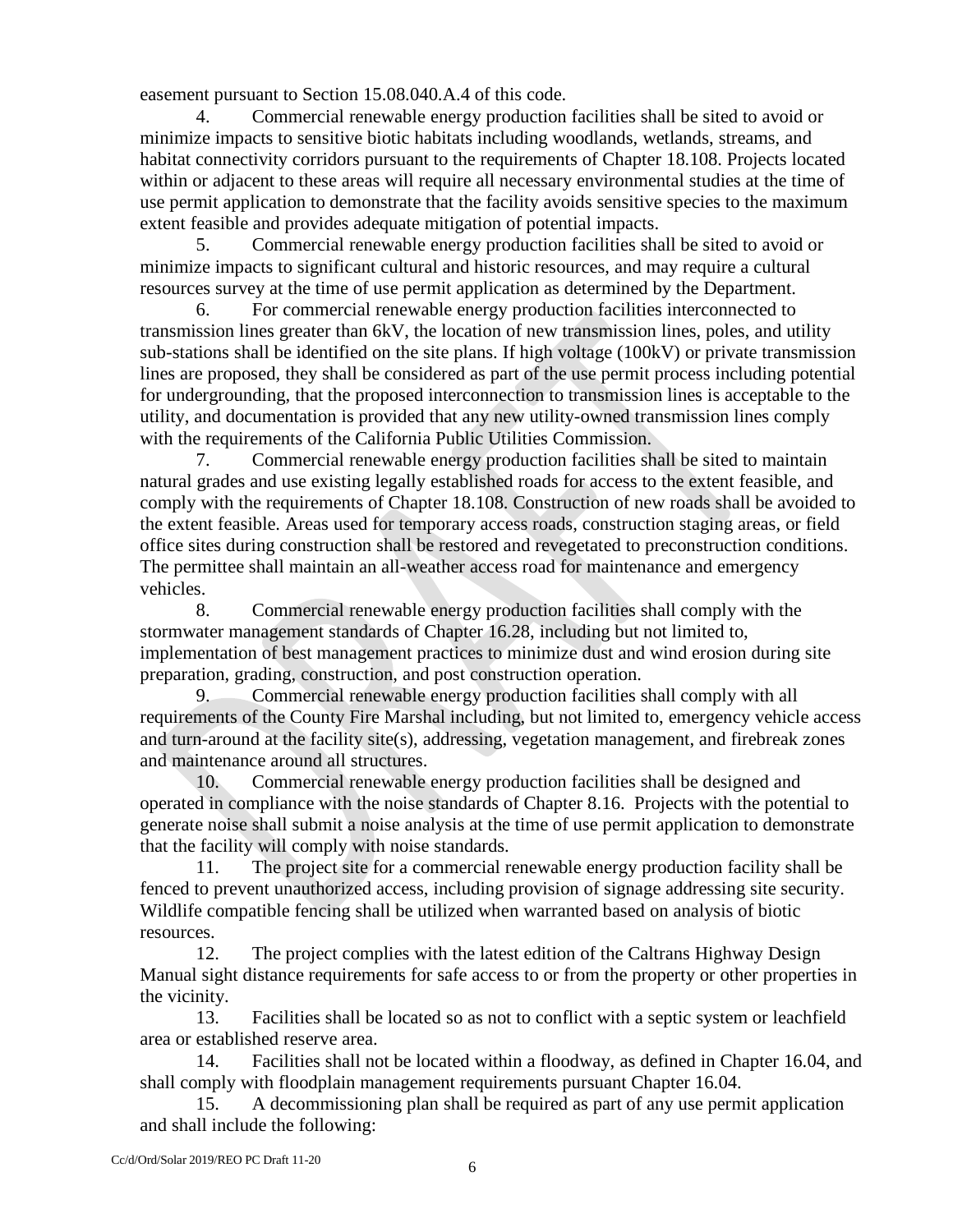a. Removal of all aboveground and underground equipment, structures not identified for re-use, fencing and foundations. Removal of underground equipment, structures and foundations located greater than three feet (3') below grade that do not constitute a hazard or interfere with the reuse of the land may be allowed to remain as determined by the Department as part of the decommissioning plan.

b. Removal of graveled areas and access roads.

c. Restoration of the surface grade and replacement of topsoil after removal of all structures and equipment including grading, revegetation and an erosion control plan to return the site to an appropriate end use consistent with the zoning district.

Revegetation of disturbed areas with native seed mixes and plant species suitable to the area. Documentation of a three (3) year maintenance agreement for all revegetated areas shall be submitted prior to the restoration being considered complete.

e. The timeframe for completion of removal and restoration activities. f. An engineer's cost estimate to implement all aspects of the restoration plan, which will be the basis for financial assurance set forth in Section

18.117.040.A(16).

g. An agreement, in a form approved by County Counsel, signed by the owner and permittee taking full responsibility for decommissioning and reclaiming the site in accordance with the decommissioning plan and use permit approval upon cessation of use.

h. A plan to comply with all state and federal requirements for reuse, recycling or disposal of potentially hazardous waste.

The facility permittee shall notify the Department immediately upon termination or cessation of use or abandonment of the operation. The permittee shall remove components of the facility when it becomes functionally obsolete or is no longer in use. The permittee shall begin restoration and removal of all equipment, structures, footings/foundations, signs, fencing, and access roads within ninety (90) days from the date the facility ceases operation, and complete restoration within one (1) year.

16. At the time of issuance of the permit for the construction of the facility, the permittee shall provide financial assurance in a form and amount acceptable to the Department, in compliance with Section 17.38.030, to secure the expense of decommissioning, dismantling and removing all equipment, structures, fencing, and reclaiming the site and associated access or distribution lines/pipes in compliance with the approved restoration plan.

B. In addition to the requirements of Section 18.117.040.A, the following standards shall apply to commercial bioenergy production facilities:

1. Bioenergy production facilities shall be limited to the Industrial and General Industrial zoning districts.

2. Buildings, facilities, and equipment used in the production and/or storage of bioenergy shall comply with all local, State, and Federal laws. The applicant of the commercial bioenergy production facility shall provide documentation acceptable to the Department prior to granting of a use permit that the project is designed to comply with all required State and Federal permits and approvals.

3. The applicant of a commercial bioenergy production facility shall provide documentation acceptable to the Department prior to granting of a use permit demonstrating that the proposed facility results in a net reduction in carbon output when compared to the carbon output resulting from traditional non-renewable energy production of equivalent size.

C. In addition to the requirements of Section 18.117.040.A, the following standards shall apply to commercial solar energy production facilities:

1. Solar arrays mounted on a legally constructed building structure may exceed the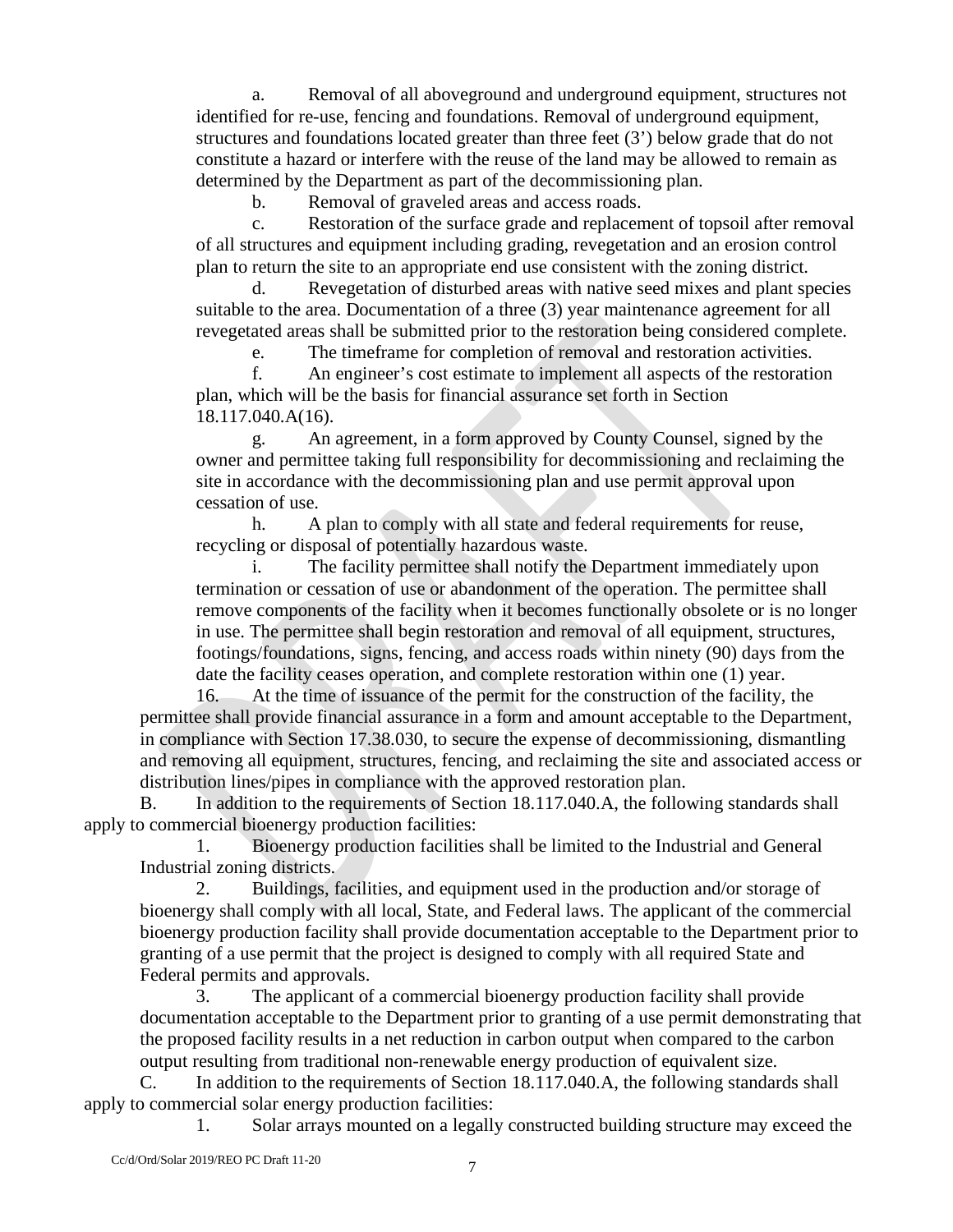height limit of the zoning district by up to two feet (2'). Ground-mounted facilities shall not exceed fifteen feet (15') in height unless otherwise allowed by use permit.

2. Electrical distribution lines on the project site shall be underground. This provision may be waived by the decision-making body if the undergrounding is determined to be an undue burden.

3. Concentrated reflections or glare shall not be directed at occupied structures, recreation areas, roads, highways or airport flight landing or takeoff areas. A detailed analysis of potential glare effects may be required at the time of application, and the applicant may be required to minimize glare effects by installing vegetative screens or berms, and/or by adjusting solar collector position or operation to minimize glare.

**SECTION 2.** Section 18.24.030 (Uses permitted upon grant of a use permit) of Chapter 18.24

(AV Airport District) of the Napa County Code is amended to read in full as follows:

# **18.24.030 - Uses permitted upon grant of a use permit.**

The following uses shall be permitted in all AV districts upon grant of a use permit pursuant to Section 18.124.010:

- A. Airports;
- B. Aircraft manufacturing and painting;
- C. Aircraft fueling facilities;

D. Commercial and service structures and uses at Napa County Airport, related to aviation or the functioning of that facility:

- 1. Aviation schools, flight instruction and flying clubs;
- 2. Aerial survey mapping and photography services,

3. Retail sales (not to exceed five hundred square feet per shop or lease area) within passenger terminal building,

- 4. Administration or business offices related to aviation,
- 5. Aerial advertising services,
- 6. Aerial agricultural chemical application services,
- 7. Air patrol firefighting and suppression services,
- 8. Scheduled air passenger and freight services,
- 9. Car rental services;

E. The following structures and uses at Parrett Field (Angwin Airport) related to a public use airport open for general aviation:

1. Aviation schools, flight instruction, and flying clubs;

2. Administrative or business offices related to general aviation activities or aircraft based at Parrett Field;

F. Telecommunication facilities, other than satellite earth stations, that do not meet one or more of the performance standards specified in Section 18.119.200;

G. Satellite earth stations that cannot, for demonstrated technical reasons acceptable to the director, be located in an Industrial (I), Industrial Park (IP), or General Industrial (GI) zoning district-; and

H. Commercial renewable energy facilities.

**SECTION 3.** Section 18.28.030 (Uses permitted upon grant of a use permit) of Chapter 18.28

(CL Commercial Limited District) of the Napa County Code is amended to read in full as follows: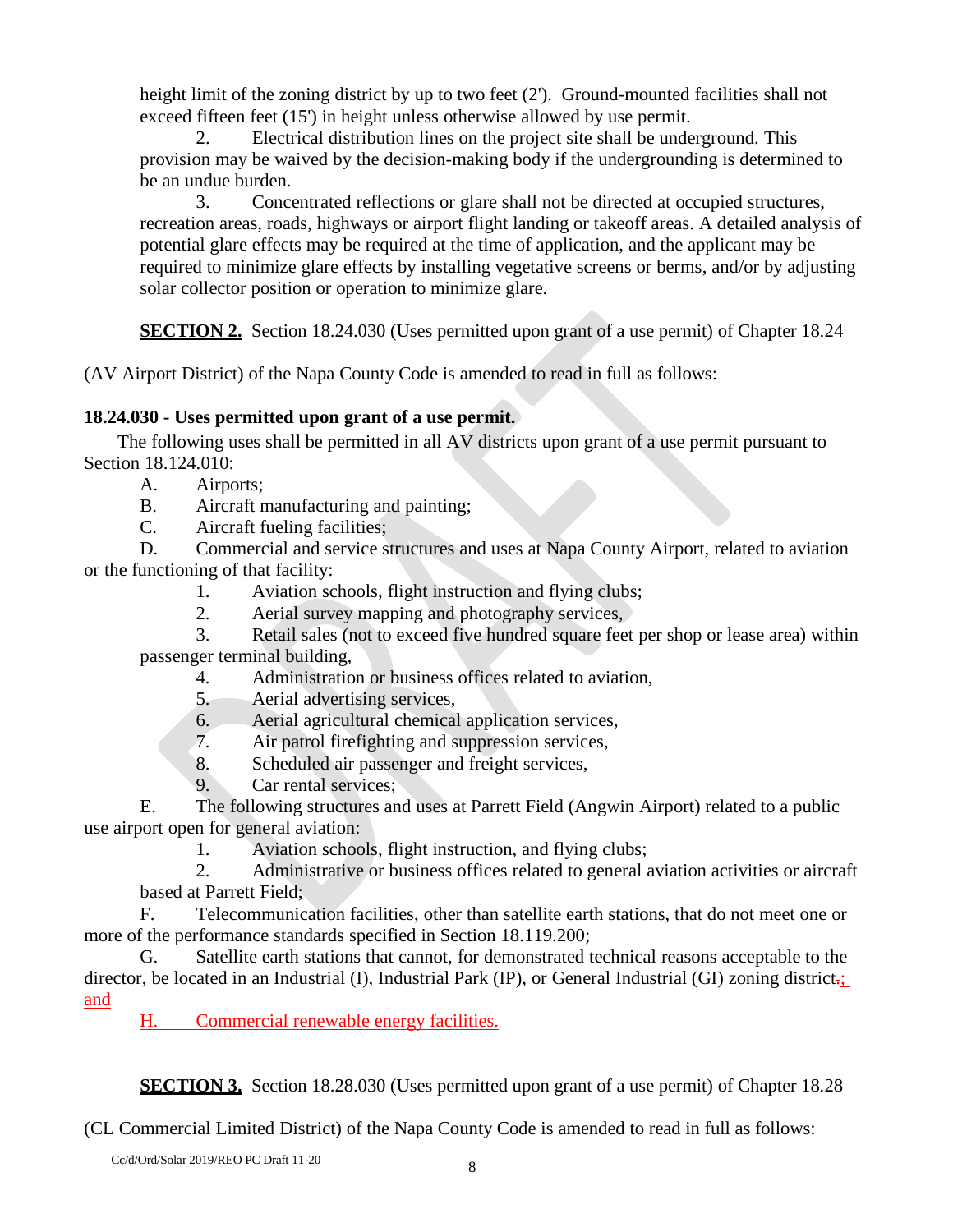## **18.28.030 - Uses permitted upon grant of a use permit.**

The following uses may be permitted in all CL districts upon grant of a use permit pursuant to Section 18.124.010:

A. Gasoline service stations, including minor auto repair facilities;

B. Hotels, motels, inns and bed and breakfast establishments (defined in Section 18.08.080 and regulated by Section 18.104.050) with no more than fifty guest rooms;

C. Restaurants, cafes, coffee shops, delicatessens, bars and taverns with no more than one hundred seats;

D. Tourist information facility;

E. Retail stores less than five thousand square feet in gross floor area selling groceries, candy, ice cream or alcoholic beverages; laundromat as an accessory use;

F. Child day care centers;

G. Wineries, located within an existing structure(s) upon an existing lot of record which is presently being commercially used for the production, processing or storage of wine and which is also located in one of those areas designated as urban on the general plan land use map;

H. Private schools (institutional) subject to compliance with criteria specified in Section 18.104.160;

I. Tourist and excursion transportation facilities as defined by Section 18.08.610;

J. Telecommunication facilities, other than satellite earth stations, that do not meet one or more of the performance standards specified in Section 18.119.200;

K. Satellite earth stations that cannot, for demonstrated technical reasons acceptable to the director, be located in an Industrial (I), Industrial Park (IP), or General Industrial (GI) zoning district;

L. Art studios and galleries; and

M. Accessory dwelling units, provided that (i) prior to issuance of a building permit to commence construction of the dwelling units, the permittee shall record a deed restriction, in a form acceptable to county counsel, limiting in perpetuity the use of the dwelling units to occupancy by households with moderate incomes (as defined in Section 18.82.020) and below, (ii) the dwelling units are compatible with neighboring land uses, and, (iii) water, wastewater treatment, and parking is available to support the dwelling units-; and

N. Commercial renewable energy facilities.

**SECTION 4.** Section 18.32.030 (Uses permitted upon grant of a use permit) of Chapter 18.32

(CN Commercial Neighborhood District) of the Napa County Code is amended to read in full as

follows:

## **18.32.030 - Uses permitted upon grant of a use permit.**

A. The following uses may be permitted in all CN districts upon grant of a use permit pursuant to Section 18.124.010:

1. Retail business including: candy, ice cream shops and retail bakeries; health food stores; ice sales (not to include ice plants); dry goods and variety stores; gift and novelty shops; hardware stores; liquor stores; tobacco shops; newsstands and bookstores. Each of these uses are limited to a maximum floor area of two thousand five hundred square feet;

2. Food/meat markets, not including slaughtering (less than twenty-eight thousand square feet in floor area); buyback recycling centers as an accessory use;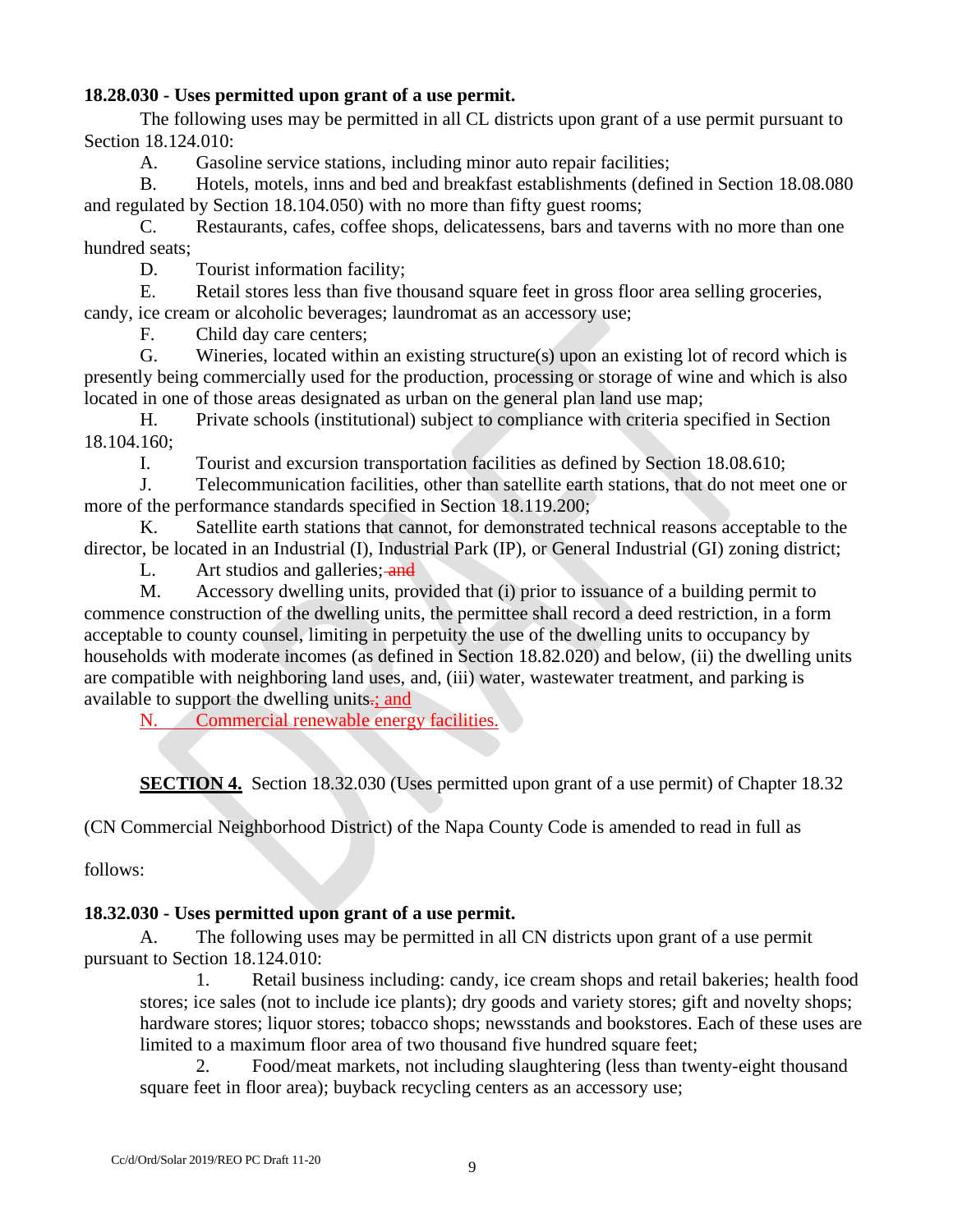3. Service businesses including barber and beauty shops; shoe repair; laundry or self-service laundromat; dry cleaning agency (no on-site processing), repair of personal or household items;

4. Child day care centers;<br>5. Medical, optical and de

Medical, optical and dental offices, and related laboratory facilities as an

accessory;

6. Branch post offices;

7. Swimming pool;

8. Gasoline service stations, including incidental repair;

9. Video rentals;

10. Private schools (institutional) subject to compliance with criteria specified in Section 18.104.160;

11. Nurseries and garden stores, including outdoor storage of plant materials;

12. Small financial services such as branch banks and automatic teller machines, but not including drive-through banking; and

13. Professional, administrative, executive, financial, real estate, insurance and other general business offices; and

14. Commercial renewable energy facilities.

B. In the Lake Berryessa and Capell Valley areas, the following additional uses may also be permitted in the CN district upon grant of a use permit pursuant to Section 18.124.010:

1. Auto supply stores;

2. Small contractor's offices and equipment, boat and material storage yards where all outdoor storage areas shall be screened from public streets and adjacent properties;

3. Restaurants, coffee shops, pizza parlors and cafes, not including drive-through eating places, with no more than fifty seats on the parcel containing the use; and

4. Storage and sales yards associated with hardware stores, and building materials yards, including small ready-mix concrete batching operations, with concrete production that does not exceed three thousand five hundred cubic yards per year, that provide delivery service, and where all outdoor storage areas are screened from public streets and adjacent properties.

C. In the Angwin urban residential area, the following additional uses may be permitted in the CN district upon grant of a use permit pursuant to Section 18.124.010:

1. Auto supply, service, repair, and detail shops;

2. Awning, cover, upholstery, framing, custom cabinet, and other similar shops when less than two thousand five hundred square feet in size;

3. Service businesses such as house cleaners, exterminators, plumbing and floor covering installers, septic tank cleaners, and landscape maintenance businesses; and

4. Contractor's offices with incidental outdoor storage.

D. Outdoor display and storage of materials and equipment shall be allowed upon grant of a use permit when incidental to the commercial use of a lot in the CN zone provided that such storage is confined to an area not exceeding three thousand square feet and is situated on the rear half of the lot. The latter limitation shall not apply to the outdoor storage of plant materials at retail nurseries.

E. Telecommunication facilities, other than satellite earth stations, that do not meet one or more of the performance standards specified in Section 18.119.200.

F. Satellite earth stations that cannot, for demonstrated technical reasons acceptable to the director, be located in an Industrial (I), Industrial Park (IP), or General Industrial (GI) zoning district.

G. Accessory dwelling units, provided that (i) prior to the issuance of a building permit to commence construction of the dwelling units, the permittee shall record a deed restriction, in a form acceptable to county counsel, limiting in perpetuity the use of the dwelling units to occupancy by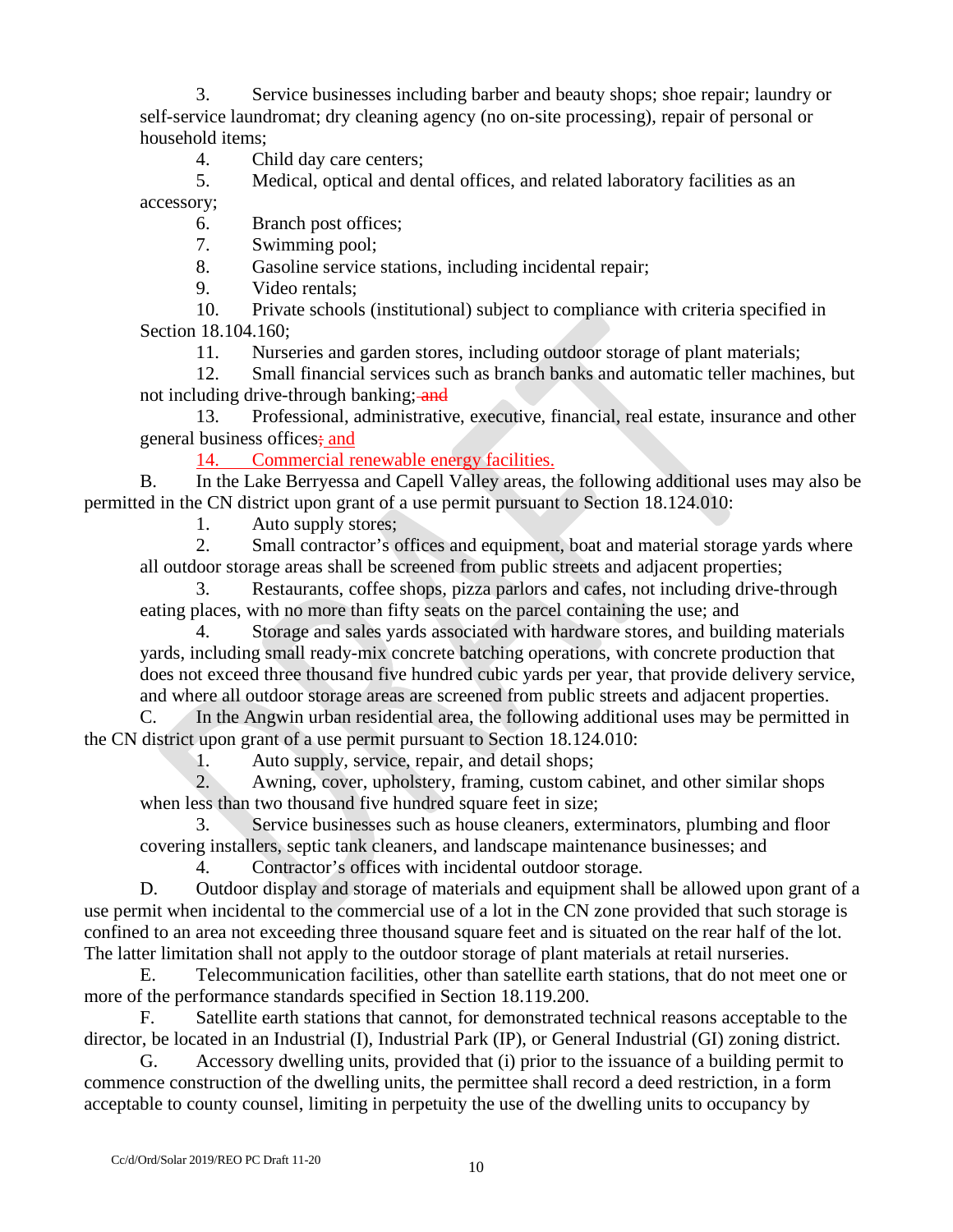households with moderate income and below, (ii) the dwelling units are compatible with neighboring land uses, and (iii) water, wastewater treatment, and parking is available to support the dwelling units.

**SECTION 5.** Section 18.34.030 (Uses permitted upon grant of a use permit) of Chapter 18.34

(MC Marine Commercial District) of the Napa County Code is amended to read in full as follows:

# **18.34.030 - Uses permitted upon grant of a use permit.**

In the MC district, the following uses are permitted upon grant of a use permit:

- A. Public or private marina;
- B. Boat launching ramp, launching hoist or other devices for launching boats;
- C. Private yacht club;
- D. Beach clubs, including pools, cabanas and lockers;
- E. Boat rentals, boat sales and boat repairs;
- F. Boat storage facilities and recreation vehicle storage areas;

G. Marine supplies including, but not limited to, boating, fishing, surfing and sporting equipment;

H. Restaurants, with a seating capacity not to exceed fifty seats, drive-in type or drivethrough restaurants not included;

- I. Fishing pier;
- J. Fishing station, bait sales;

K. One dwelling unit when it is an accessory use to an approved use, said dwelling unit to be used solely as living quarters for the owner or caretaker of the use approved on the site;

L. Service facilities, such as for sales of ice, beverages, fishing, bathing supplies and equipment;

M. Commercial charter, excursion and fishing boat docking;

N. Dispensing of fuel and oil in conjunction with an approved use, refrigeration sales and service, and other similar services required to service boats and meet the needs of boat owners;

O. Telecommunication facilities, other than satellite earth stations, that do not meet one or more of the performance standards specified in Section 18.119.200;

P. Satellite earth stations that cannot, for demonstrated technical reasons acceptable to the director, be located in an Industrial (I), Industrial Park (IP), or General Industrial (GI) zoning district. and

Q. Commercial renewable energy facilities.

**SECTION 6.** Section 18.36.030 (Uses permitted upon grant of a use permit) of Chapter 18.36 (I

Industrial District) of the Napa County Code is amended to read in full as follows:

# **18.36.030 - Uses permitted upon grant of a use permit.**

The following uses may be permitted in all I districts, but only upon grant of a use permit pursuant to Section 18.124.010:

A. Industry;

B. Livestock feed lots;

C. Commercial renewable energy facilities; and Noncommercial wind energy and conversion systems;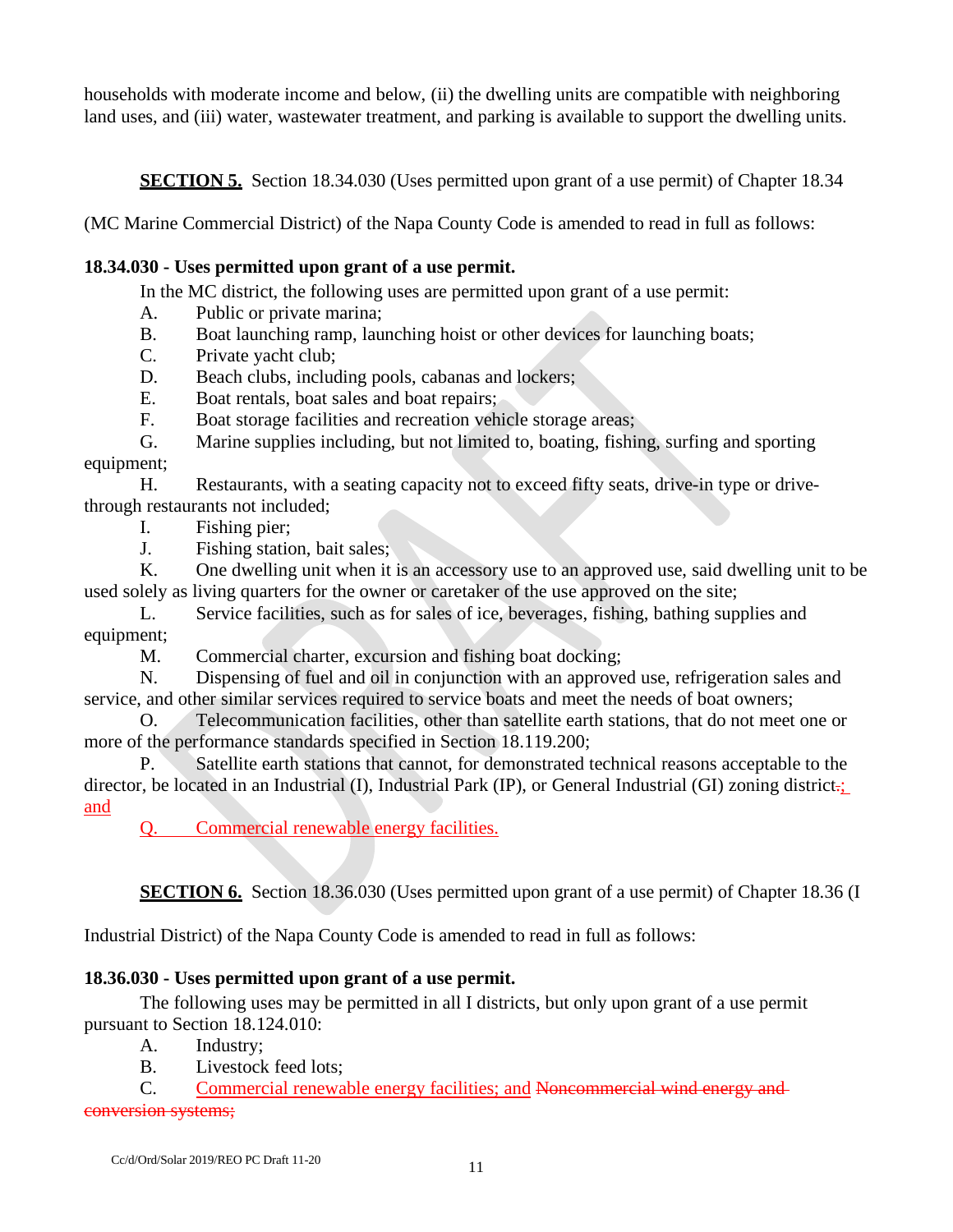D. Telecommunication facilities that do not meet one or more of the performance standards specified in Section 18.119.200.

**SECTION 7.** Section 18.40.020 (Allowed Uses) of Chapter 18.40 (IP Industrial Park District)

of the Napa County Code is amended to read in full as follows:

## **18.40.020 - Allowed uses.**

Uses allowed in the IP district are as follows:

A. Uses Permitted Without a Use Permit. The following uses shall be permitted in all IP districts without a use permit:

1. Agriculture;

2. Minor antennas meeting the requirements of Sections 18.119.240 through

18.119.260;

3. Telecommunication facilities that meet the performance standards specified in Section 18.119.200, provided that prior to issuance of any building permit, or the commencement of the use if no building permit is required, the director or designee has issued a site plan approval pursuant to Chapter 18.140.

B. Uses Permitted Upon Grant of a Use Permit by the Planning Commission. The following uses shall be permitted providing a use permit has been granted by the planning commission pursuant to Chapter 18.124 (commencing with Section 18.124.010):

1. Professional, financial, administrative or general business offices;

2. Research, development, design or testing laboratories and facilities providing

such use does not produce undue odor, smoke, noise or other objectionable effects;

3. Manufacturing and assembling of devices, equipment, or systems of an electrical, electronic or electro-mechanical nature;

4. Manufacturing, assembly, fabrication, and/or warehousing and distribution of goods, wares, merchandise, articles, substances or compounds which are not flammable, explosive or otherwise offensive or dangerous to surrounding property;

5. Cooperage, bottling plants or wine warehousing and distributing facilities;

6. Machine shops or other light-metal working shops;

7. Ancillary daycare is allowed as follows:

a. As a secondary use to an otherwise allowed use (primary use), wherein the parent and/or guardian of every child present at the daycare is an employee of the primary use or the ancillary daycare center, and the daycare does not exceed fifteen children, or

b. As a stand alone standalone business or in association with another allowed use, wherein the parent and/or guardian is not employed at the business location, in which case the size and location of the facility shall be subject to a consistency determination by the Napa County Airport Land Use Commission prior to use permit approval;

8. Other industrial or commercial uses which, in the opinion of the planning commission, are non-nuisance-causing and similar in character to the above-listed uses Commercial renewable energy facilities;

9. Mini-storage;

10. Manufacturing, compounding, processing, packing, treating or storing of products such as food stuffs, wineries, pharmaceuticals, and toiletries;

11. Painting, lithography, cartography or bookbinding;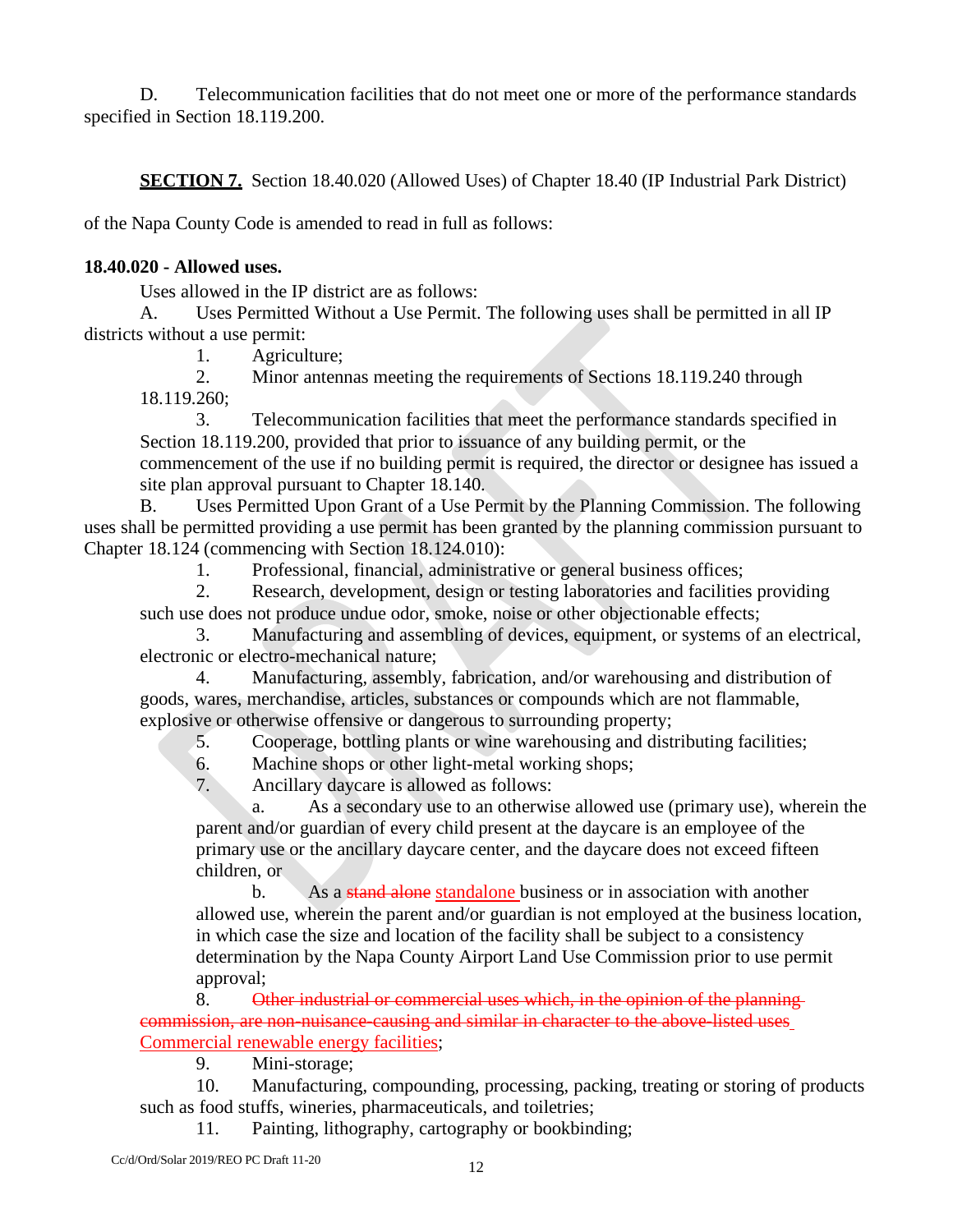12. Snack bars/other food service as an ancillary use, to primarily serve the needs of customers, employees, or persons doing business with commercial or industrial facilities within the IP or GI zoning districts;

13. Totally enclosed rifle and pistol ranges designed and constructed consistent with design criteria set forth in the applicable specific plan;

14. Other uses which in the opinion of the approving officer or body are nonnuisance-causing and similar in character to the above listed uses;

15. Telecommunication facilities that do not meet one or more of the performance standards specified in Section 18.119.200.

C. Additional Uses Permitted Under Special Circumstances Upon Grant of a Use Permit by the Commission. The following supportive commercial uses shall be permitted providing a use permit has been granted by the commission pursuant to Chapter 18.124 and (i) the site is subject to a specific plan that allows the use; (ii) the proposed use meets the preconditions and standards for such use set forth in the applicable specific plan; and (iii) the proposed use supports needs generated by other uses permitted by the applicable specific plan:

1. Ancillary retail and professional or personal service commercial uses which are minor industrial park components, including, but not limited to, the following:

a. Small food and drugstores,

b. Facilities providing personal services such as dry cleaning stores, barbershops, beauty shops, repair shops, and small health spas,

c. Banking, including ATM outlets,

- d. Opticians,
- e. Ticket offices,

f. Specialty and miscellaneous retail shops such as florists, tobacco, newsstands, bookshops and convenience office supplies,

Restaurants and prepared food takeout establishments in addition to those described in subsection (B)(12) of this section;

2. Hotels, motels and conference centers serving as industrial park components.

D. Uses described in subsection (B) of this section shall require the approval of a use permit by the commission pursuant to Chapter 18.124 rather the zoning administrator if any of the following are true:

1. The use would be located on a parcel which has frontage on State Route 29, State Route 12 (Jameson Canyon Road), or Airport Boulevard, with the exception of additions to existing structures that received use permit approval after July 29, 1986, that have similar exterior design, materials, and colors;

2. The use would be located in environmentally sensitive areas as defined in Section 18.08.270 of this code;

3. The use would involve storage or use of more than fifty-five gallons, or five hundred pounds or two hundred cubic feet of hazardous materials or any amount of infectious wastes or any amount of extremely hazardous waste as defined in Health and Safety Code Sections 25115, 25117, and 25117.5, and Title 22, Division 4, Articles 9 and 11 of the California Code of Regulations or hazardous materials as defined in Health and Safety Code Section  $25411(c)$ ;

4. The use would require more than fifty parking spaces pursuant to Chapter 18.110. E. Other Regulations.

1. All commercial and industrial uses allowed shall be conducted entirely within enclosed buildings, except for outside storage which occurs on an irregular basis of periods of less than seven days, outside loading facilities, or overnight parking of business vehicles.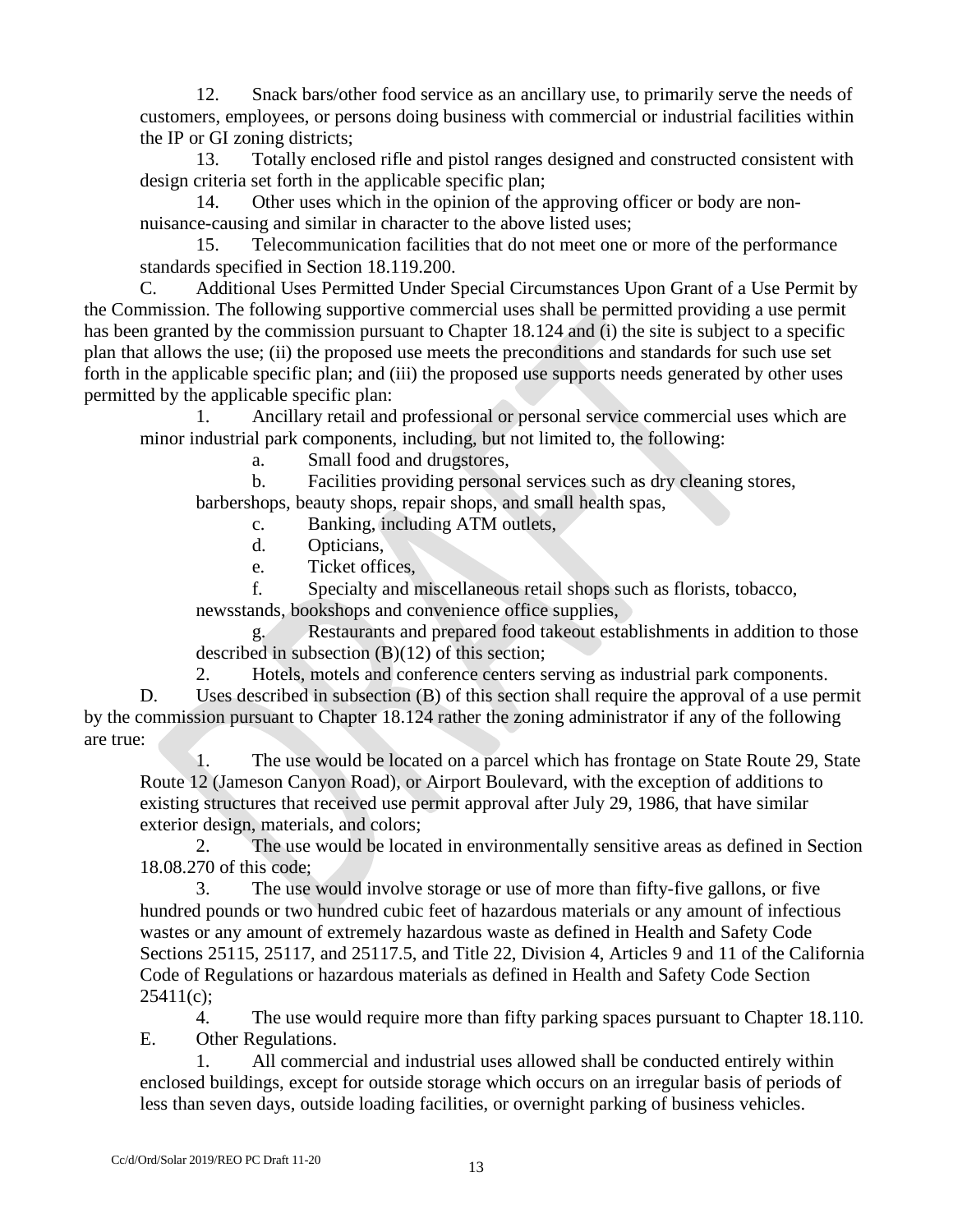2. In the event a proposed use involves multiple uses, and at least one of the uses requires a use permit approved by the commission even though the others may require only approval of a use permit by the zoning administrator or approval of a site plan, the entire proposed use shall require a use permit approved by the commission.

**SECTION 8.** Section 18.44.020 (Allowed uses) of Chapter 18.44 (GI General Industrial

District) of the Napa County Code is amended to read in full as follows:

# **18.44.020 - Allowed uses.**

In the GI district:

A. The following uses are permitted without a use permit provided that, prior to the issuance of any building permit or the commencement of such use, the director or his the director's designee has issued a site plan approval pursuant to Chapter 18.140 (commencing with Section 18.140.010) and further providing that the use(s), other than agriculture, do not employ more than twenty-five full-time equivalent employees:

- 1. Agriculture;
- 2. Bakeries and creameries;
- 3. Cabinet shops and lumber storage yards, including wholesale and incidental retail

sales;

4. Electrical, plumbing, heating, welding, sheet metal and machine parts and shops, if conducted within a completely enclosed building or screened outdoor yard area;

5. Equipment storage, rental or repair yards, including contractor storage yards or building materials yards if conducted within a completely enclosed building or screened outdoor yard area;

6. Truck terminals, including truck repair facilities;

7. Storage, warehousing and related wholesale and incidental retail sales of goods and non-vehicular equipment, whether conducted outdoors or within buildings, including facilities for the aging, and storage subsequent to aging, of alcoholic beverages, except that no more than ten percent of the gross floor area shall be devoted to incidental retail sales activities;

8. Assemblage or packaging of products from previously prepared materials such as aluminum, cloth, plastic, paper, leather, precious or semi-precious metals or stones;

9. Minor antennas meeting the requirements of Sections 18.119.240 through 18.119.260;

10. Telecommunication facilities that meet the performance standards specified in Section 18.119.200, provided that prior to issuance of any building permit, or the commencement of the use if no building permit is required, the director or his/herthe director's designee has issued a site plan approval pursuant to Chapter 18.140.

B. The following industrial uses are permitted, provided that a use permit has been granted pursuant to Chapter 18.124 (commencing with Section 18.124.010):

- 1. Laundries and cleaning and dyeing plants;
- 2. Wrecking, auto dismantling, salvage and recycling or junkyards;

3. Heavy manufacturing, which shall include the manufacture of automobiles, tractors, farm equipment, trucks, railway equipment, aircraft, cranes, electrical generating or transmission equipment; the processing of steel or other metals, scrap metal, chemicals, waste products or pet food; any uses involving electroplating or electropainting; and any uses involving the compounding, heating, processing, refining, treating, incineration or generating of goods,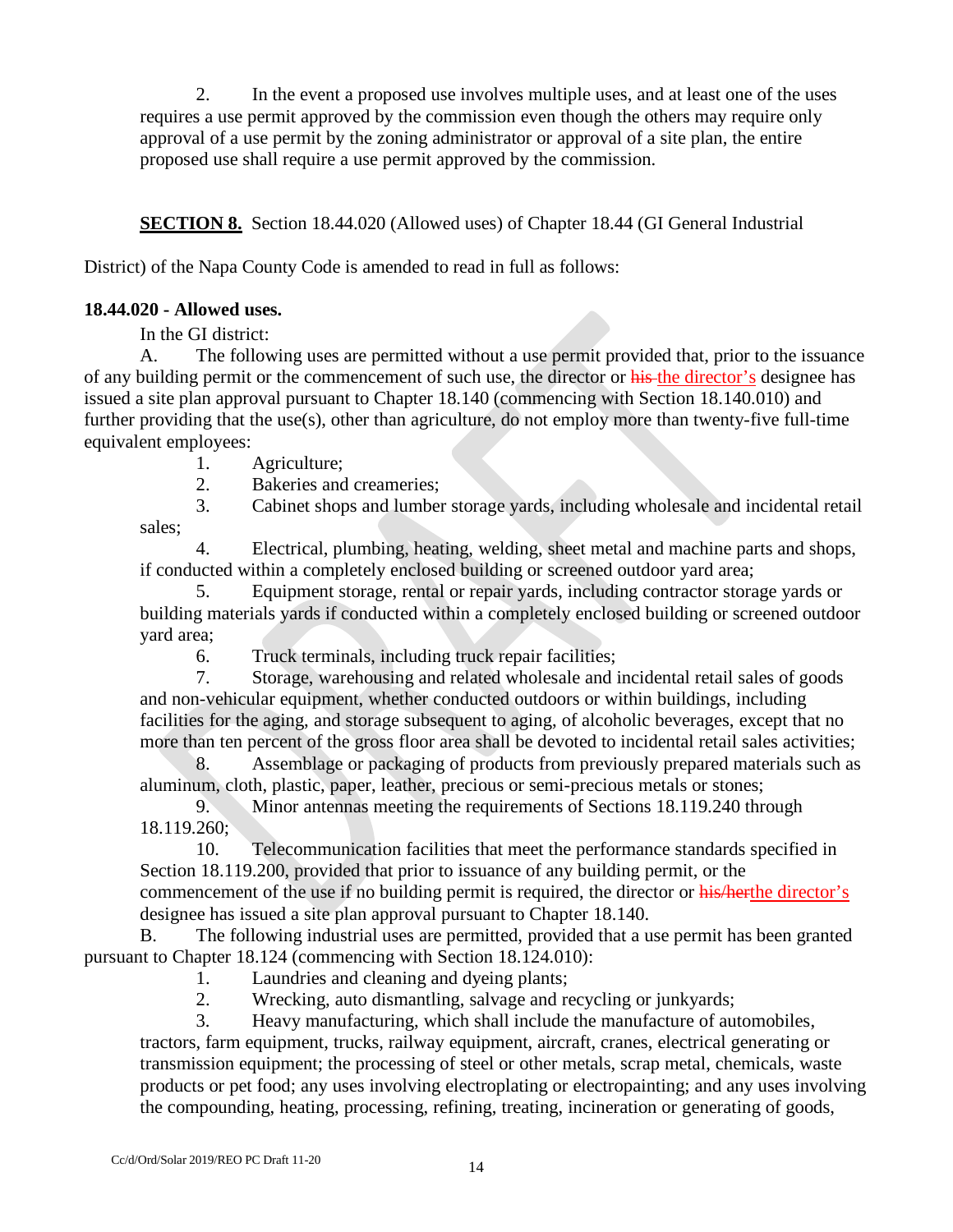materials or products which are defined by state law as hazardous or extremely hazardous, or which are caustic, toxic, highly combustible, noxious or poisonous;

4. Manufacturing or commercial processing of asphalt and asphalt products, building materials, cement, concrete, sand and rock, minerals, mineral ores or similar products or materials;

5. Agricultural processing plants and facilities, including bakeries and creameries employing more than twenty-five full-time equivalent employees, wineries or other alcoholic beverage plants; fruit and vegetable packing plants, dehydrators or canneries;

6. Limited professional and personal service commercial uses, such as contractor's showrooms, as an accessory use to other allowed uses listed within Section 18.44.020;

7. Educational and training facilities which support the above-identified types of uses;

8. Caretaker residences;

9. Other uses which, in the opinion of the approving officer or body, are consistent with the intent of this district and similar in their environmental effects to those of any of the above-listed uses;

10. Telecommunication facilities that do not meet one or more of the performance standards specified in Section 18.119.200;

11. Emergency shelters, providing that all the conditions set forth in Section 18.104.065 are met and that applicable conditions in the Airport Land Use Compatibility Plan and the Napa Valley Business Park County Airport Industrial Area Specific Plan are met.; and 12. Commercial renewable energy facilities.

C. Uses described in subsection (A) of this section, other than agriculture, shall require the approval of a use permit pursuant to Chapter 18.124 (commencing with Section 18.124.010) if those uses would be constructed/established in environmentally sensitive areas as defined in Section 18.08.270; would involve storage or use of more than fifty-five gallons or five hundred pounds of hazardous, infectious wastes or any amount of extremely hazardous waste as defined in Health and Safety Code Sections 25117, 25115 and 25117.5, and Title 22, Division 4, Articles 9 and 11 of the California Administrative Code or hazardous materials as defined in Health and Safety Code Section  $25411(c)$ ; or employ more than twenty-five full-time equivalent employees.

D. In the event a proposed use involves multiple uses, some of which require a use permit and some of which do not, the entire proposed use shall require a use permit.

E. In the event that a use allowed without a use permit pursuant to subsection (A) of this section is converted to a use permitted in subsection (B) of this section following site plan approval, a use permit shall be required pursuant to Chapter 18.124 (commencing with Section 18.124.010).

**SECTION 9.** Section 18.50.030 (Uses permitted upon grant of a use permit) of Chapter 18.50

(PL Public Lands District) of the Napa County Code is amended to read in full as follows:

# **18.50.030 - Uses permitted upon grant of use permit.**

The following uses may be permitted in all PL districts upon grant of a use permit pursuant to Section 18.124.010:

- A. Composting facilities;
- B. Recycling facilities;
- C. Sanitary landfills (including closure facilities, leachate extraction, etc.);
- D. Solid waste transfer stations;
- E. Utility service yards;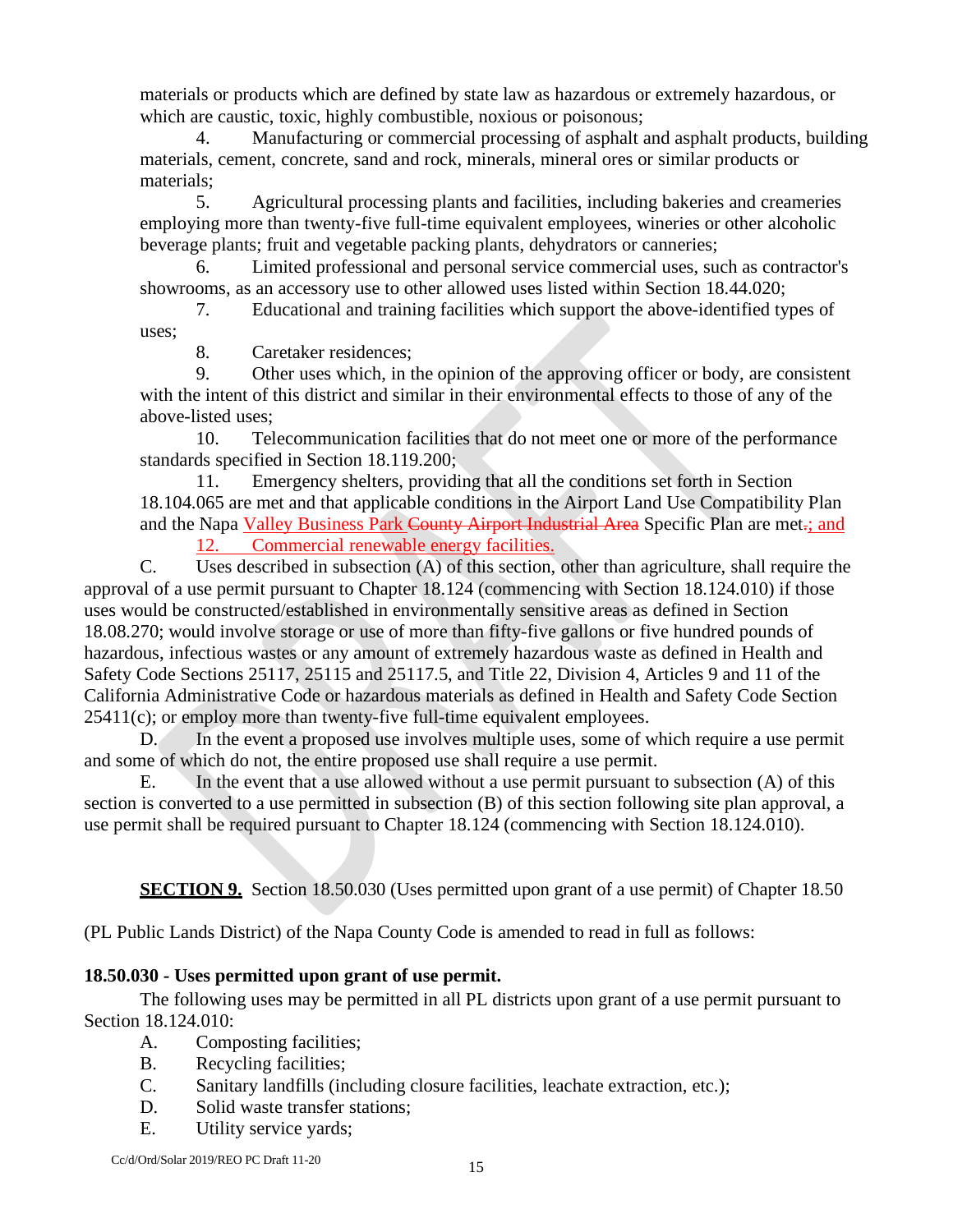F. Telecommunication facilities, other than satellite earth stations, that do not meet one or more of the performance standards specified in Section 18.119.200;

G. Satellite earth stations that cannot, for demonstrated technical reasons acceptable to the director, be located in an Industrial (I), Industrial Park (IP), or General Industrial (GI) zoning district;

H. Recreational or other uses requiring no on-site buildings and utilizing an average of not less than two hundred fifty acre-feet of recycled water annually; and

I. Commercial renewable energy facilities.

**SECTION 10.** Section 18.120.010 (Exceptions to use limitations) of Chapter 18.120

(Exceptions) of the Napa County Code is amended to read in full as follows:

# **18.120.010 Exceptions to use limitations.**

A. The following uses, in addition to those hereinbefore set forth, shall be allowed without a use permit in any zoning district:

1. Category 1 and 1A temporary events, as defined in Section 5.36.015;

2. Category 2A, 2B, 3, 4, and 5 and Subsequent Category 2A, 2B, 3, 4 and 5 temporary events as defined in Section 5.36.015 and conducted in accordance with Chapter 5.36; and special events as defined in Section 10.24.010 and conducted in accordance with a special events permit obtained in accordance with Chapter 10.24;

3. Surface mining as defined in Chapter 16.12 so long as a surface mining permit has been issued as prescribed by that chapter;

4. Distribution lines installed to convey gas and/or electricity locally to individual services or to another such line;

5. Cable television lines, and telephone lines other than long distance cables;

6. Cultivation of gardens;

7. Temporary sheds for the retail sale of agricultural products lawfully produced on the premises;

8. Hand-held, vehicular, or other portable transmitters or transceivers, including, but not limited to cellular phones, CB radios, emergency services radio, and other similar devices;

9. Helicopter emergency use facility landing sites; and 10. Helicopter takeoffs and landings at locations other the

10. Helicopter takeoffs and landings at locations other than public airports, in support of direct agricultural activities, but only if the takeoffs and landings comply with all of the following conditions: (a) they are solely in support of direct aerial agricultural activities and applications such as aerial spraying, aerial frost protection, or aerial mapping; (b) they do not transport persons other than those essential to the conduct of such aerial activities; and (c) they are unavoidable.

Within forty-eight hours of any takeoff or landing in support of direct agricultural activities as described herein, the helicopter operator shall submit to the director of the department a written report containing the helicopter's registration number; date, time, duration and aerial activity of the operation; the persons engaged in the conduct of such activity; and the reason why the takeoff or landing was unavoidable.

11. Public utility facilities subject to the exclusive jurisdiction of the California Public Utilities Commission and public uses exempt from county zoning pursuant to Government Code 53090 and following, as those sections may be amended from time to time.

12. Accessory renewable energy systems which comply with the criteria set forth in Section 18.117.030.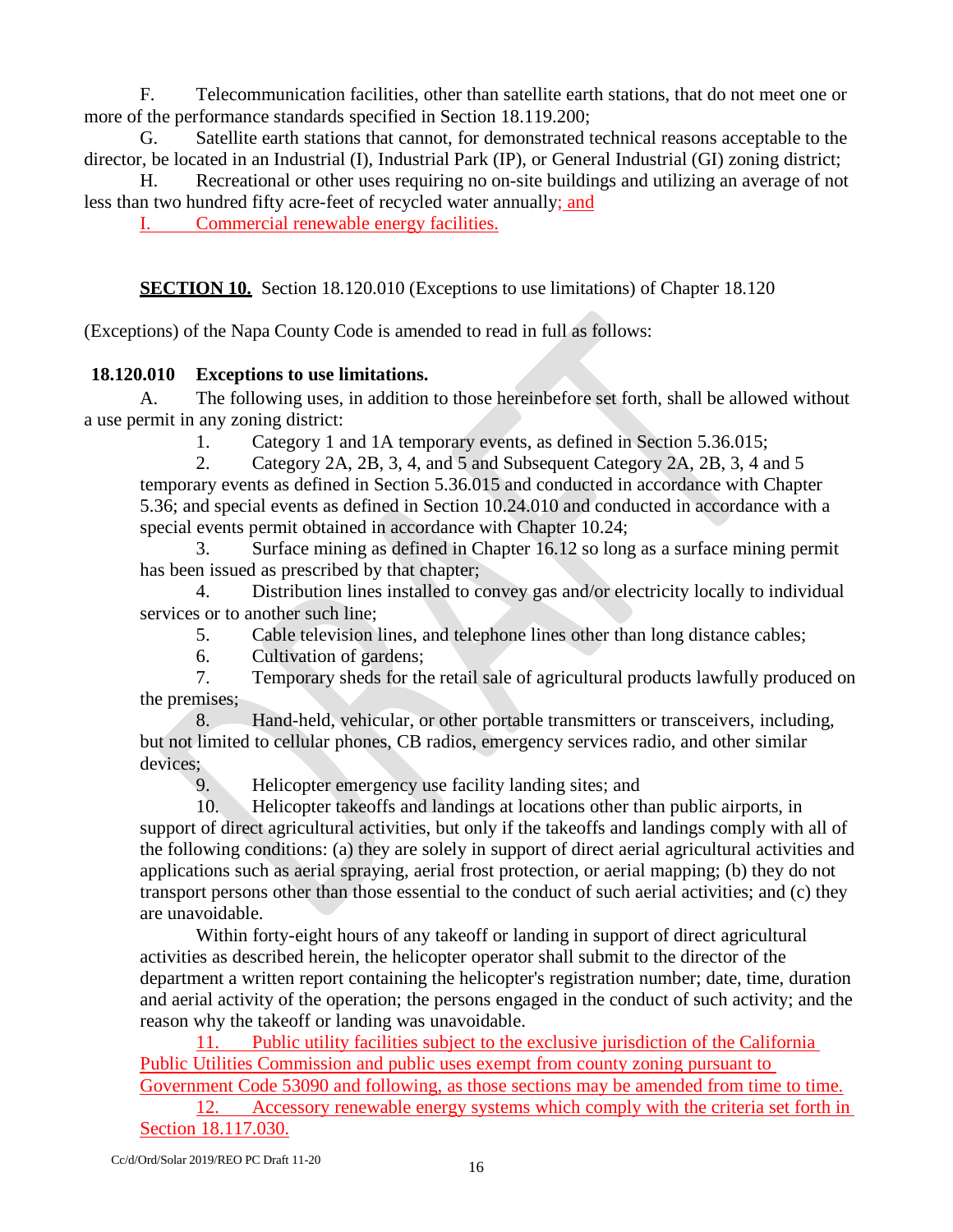13. Accessory emergency power generators supplying a total of not more than 125% of the calculated energy demand for all legally established onsite uses, and that comply with Chapter 8.16 (Noise), Chapter 18.108 (Conservation Regulations), and Chapter 18.104 (Additional Zoning District Regulations).

B. The following uses may be permitted in any zoning district (or where restricted to certain zoning districts, in accordance with such restrictions) upon the grant of a use permit in each case:

1. (Reserved);

2. Emergency medical services landing sites, provided, that such use permit is not effective unless and until any required permits, licenses, or other approvals from other federal, state, and local agencies (including the airport land use commission) have been obtained;

3. Commercial excavation or extraction of natural materials including, without limitation, geothermal, oil and gas resources;

4. Timber harvesting;

5. Sanitation treatment plants and oxidation ponds;

6. Electric transmission lines designed to carry large blocks of electric energy at a voltage of thirty-three kv or above from generating stations, between points of interchange, between transmission substations, to distribution stations or to large individual customers;

7. Gas transmission lines installed for the purpose of transmitting gas from a source or sources of supply to one or more distribution centers or to one or more large volume customers or to interconnect sources of supply;

8. (Reserved)Other public utility uses including, without limitation, warehouses, storage yards, gas holders, substations, electric generating plants, reservoirs, storage tanks, pumping stations and communication equipment buildings;

9. Other public and qQuasi-public uses not included elsewhere in this section other than telecommunication facilities;

10. Other provisions of this section to the contrary notwithstanding, the undergrounding of any electric, gas or telephone line shall require a use permit except:

a. Where the entire length of the line to be underground is covered by an encroachment permit; or

b. The entire length of the line to be undergrounded lies between a distribution line on a street and an individual service connection;

11. Churches;

12. Cemeteries;

13. Child day care center in existing structures developed for public assembly (i.e., churches, meeting halls, public and private schools) and in existing nonconforming commercial buildings;

14. Temporary real estate offices for the sale of properties developed pursuant to a development plan for the site;

15. Provided that the property to be developed is located within a railroad right-ofway in existence as of January 1, 1988, and notwithstanding any other provision of this code, tourist and excursion transportation facilities may be permitted, subject to the issuance of a conditional use permit pursuant to Sections 18.124.010 through 18.124.080; and

16. Hot air balloon launching sites so long as the approving agency can make all of the findings contained in Section 18.104.400.

C. Minimum lot area regulations applicable to any zoning district may be waived by the commission in connection with issuance by it of a use permit for any use set forth in subsections (B)(7) and  $(8)$  of this section.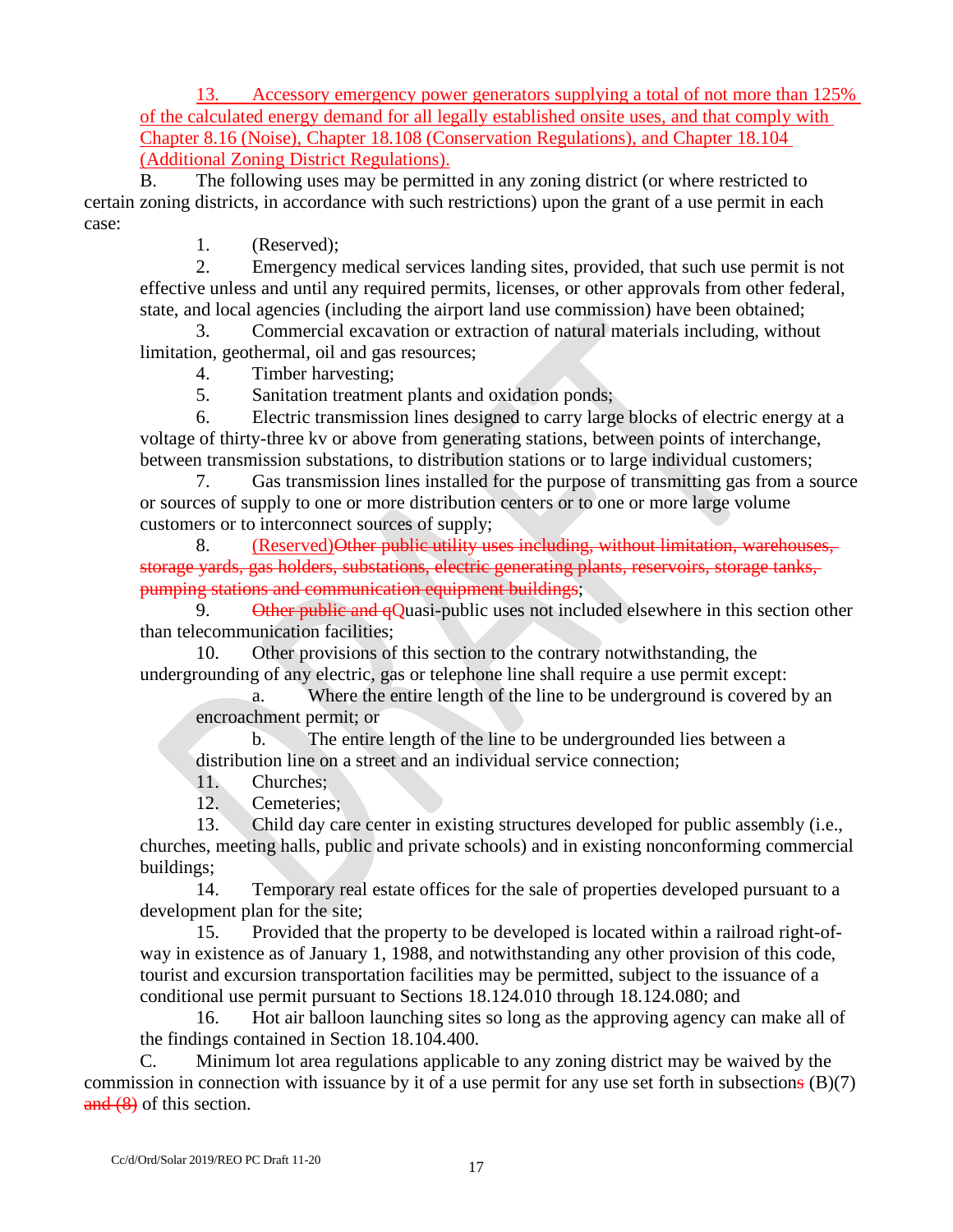D. The following uses shall be allowed in any zoning district upon issuance of an administrative permit in accordance with Chapter 18.126:

1. A home occupation; provided, however, that notwithstanding Section 18.08.310, a bed and breakfast shall not be considered a home occupation;

2. Signs allowed without permits per Section 18.116.020 and signs allowed upon grant of an administrative permit per Section 18.116.030;

3. A temporary trailer;

4. An application for an extension of time for a previously issued administrative permit for a temporary trailer; and

5. Hot air balloon launching sites involving fifty or fewer days of launches or attempted launches at the same site per year and in accordance with the standards contained in subsection (O) of Section 18.126.060.

**SECTION 11.** The Board finds that pursuant to Chapter 4, Title 7, commencing with Section 65800, of the California Government Code, this ordinance is consistent with the following/or attached policies and goals of the Napa County General Plan (2008) as set forth in the staff report and materials accompanying this ordinance.

**SECTION 12.** This ordinance shall be interpreted so as to be consistent with all applicable Federal, State, and County laws, rules, and regulations. If any section, subsection, paragraph, subparagraph, sentence, clause, phrase, part, or portion of this ordinance is held to be invalid or unconstitutional by a final judgment of a court of competent jurisdiction, such decision shall not affect the validity of the remaining portions of this ordinance. If any provision of this ordinance is held invalid as applied to any person or circumstance, such invalidity shall not affect any application of this ordinance that can be given effect without the invalid application. Any singular term shall include the plural and any plural term shall include the singular. All references to County and State code sections shall mean those code sections, including any amendments, in effect at the time of their application. The title and captions of the various sections in this ordinance are for convenience and organization only, and are not intended to be referred to in construing the provisions of this ordinance. The provisions of this ordinance shall be liberally interpreted in order to give effect to its purposes.

**SECTION 13.** The provisions of this ordinance shall not be applicable to the extent, but only to the extent, that they would violate the constitution or laws of the United States or of the State of

Cc/d/Ord/Solar 2019/REO PC Draft 11-20 18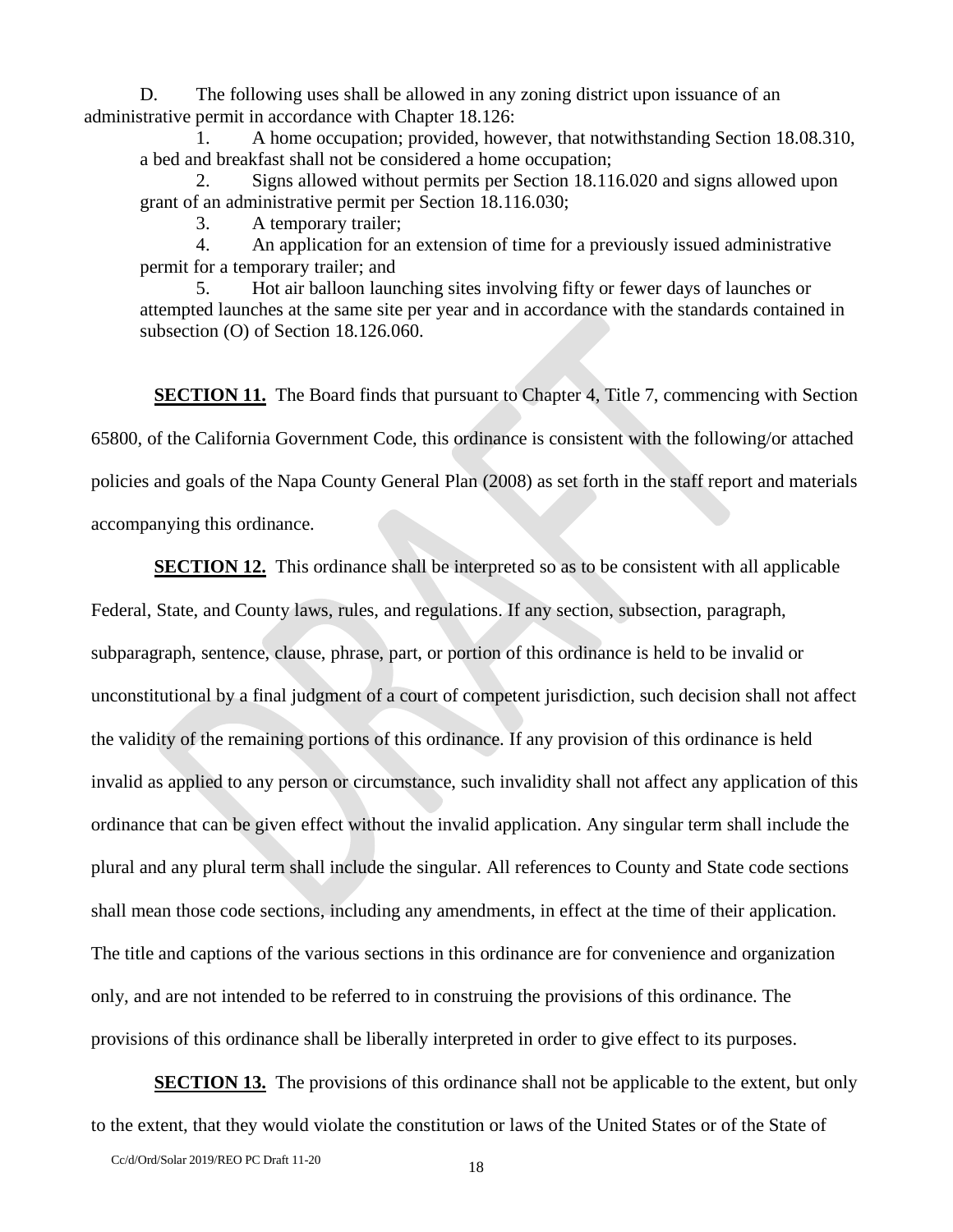California.

The provisions of this ordinance shall not be applicable to any person or entity that has obtained, as of the effective date of this ordinance, a vested right, pursuant to State law, to undertake any activities that would be prohibited by this ordinance.

**SECTION 14.** As further set forth in the staff report accompanying this ordinance, the Board of Supervisors finds that adoption of this ordinance is exempt from the provisions of the CEQA which may be found in the guidelines for the implementation of the CEQA at 14 CCR §15307; Categorical Exemption Class 8 ("Actions by Regulatory Agencies for Protection of the Environment") which may be found in the guidelines for the implementation of the CEQA at 14 CCR §15308; Categorical Exemption Class 4 ("Minor Alterations to Land") which may be found in the guidelines for the implementation of the CEQA at 14 CCR §15304; see also Napa County's Local Procedures for Implementing the California Environmental Quality Act, Appendix B; Categorical Exemption Class 5 ("Minor Alterations in Land Use Limitations") which may be found in the guidelines for the implementation of the CEQA at 14 CCR §15305; see also Napa County's Local Procedures for Implementing the California Environmental Quality Act, Appendix B]; and the General Rule in that it can be seen with certainty that there is no possibility the proposed action may have a significant effect on the environment and therefore the CEQA is not applicable. [See Guidelines For the Implementation of the CEQA 14 CCR 15061(b)(3)].

The Board further finds that this ordinance will not impact an environmental resource of hazardous or critical concern, has no cumulative impact, there is no reasonable possibility that the activity may have a significant effect on the environment due to unusual circumstances, will not result in damage to scenic resources, is not located on a list of hazardous waste sites, cause substantial adverse change in the significance of a historical resource or extract groundwater in excess of the Phase 1 groundwater extraction standards as set by the Department of Public Works.

Cc/d/Ord/Solar 2019/REO PC Draft 11-20 19 **SECTION 15.** This ordinance shall be effective thirty (30) days from and after the date of its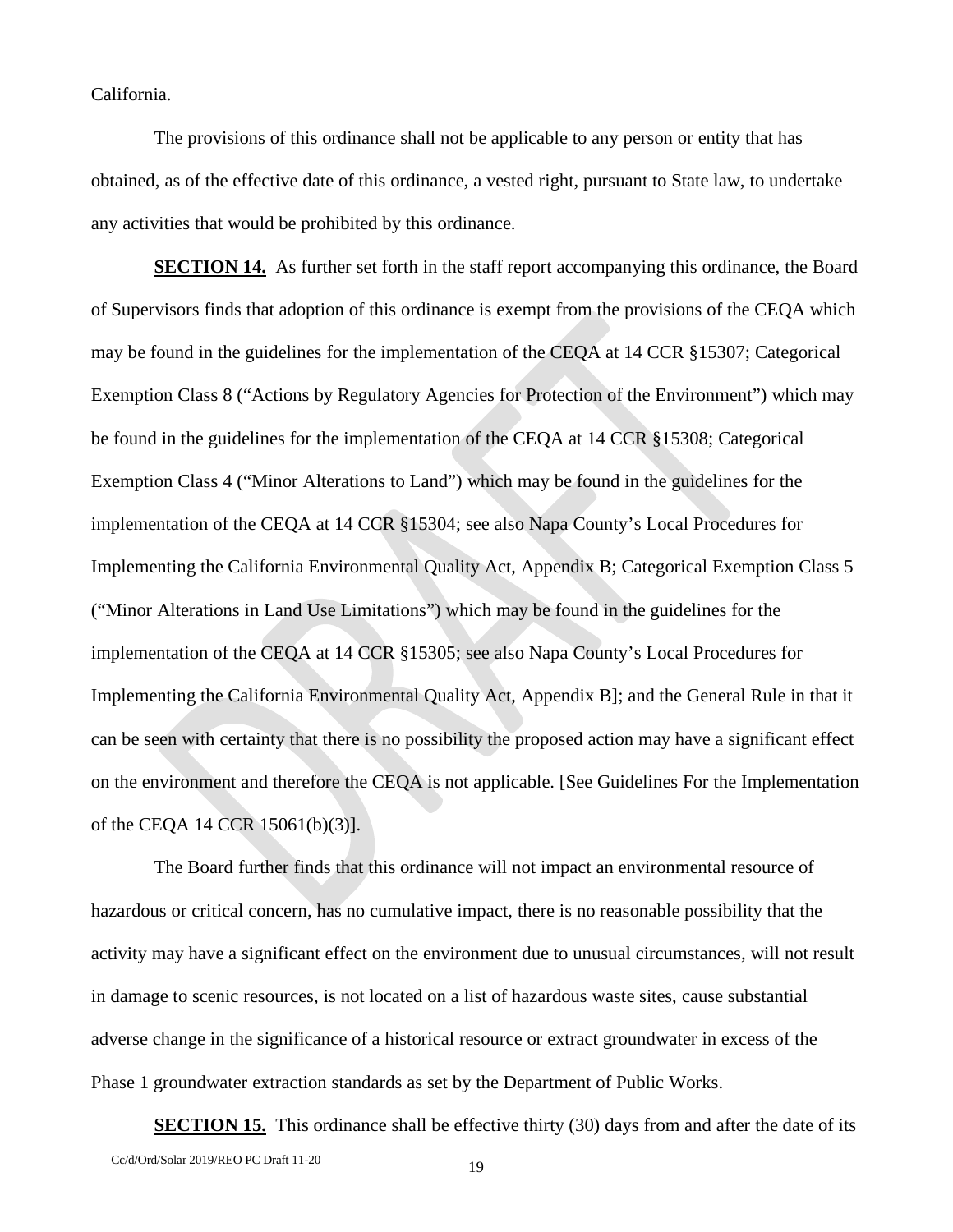passage.

**SECTION 16.** A summary of this ordinance shall be published at least once 5 days before adoption and at least once before the expiration of 15 days after its passage in the Napa Valley Register, a newspaper of general circulation published in Napa County, together with the names of members voting for and against the same.

[REMAINDER OF THIS PAGE INTENTIONALLY LEFT BLANK]